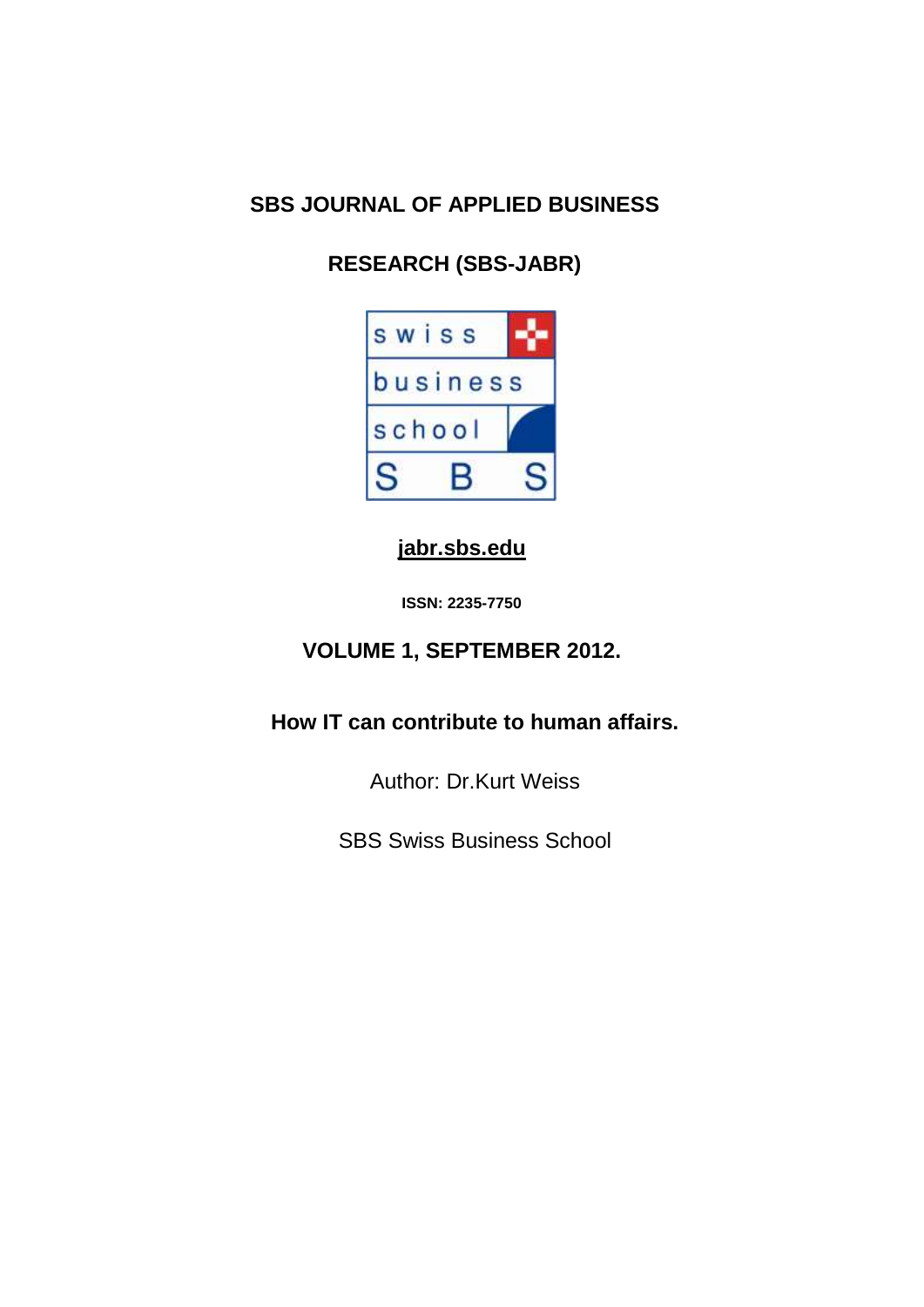We spend billions of dollars trying to understand the universe, while we still don't understand the *conditions of a stable society, a working economy, or peace* [1].

### **1. Introduction**

*Nothing gets old as fast as the future.*

From its beginnings life on earth was driven by the adaption to changing environments and the survival of the best adapted [2] The result we see today is an overwhelming variety of species, not counting the ones vanished during the last century or hundreds of millions of years ago [3], not counting the ones discovered recently in extremely improbable niches such as deep water volcanic environments at temperatures of  $800^{\circ}$  C in total darkness under extreme pressures up to 60 MPa (600 atmospheres) [4], below Vostok in the Antarctica, the coldest spot on earth, in a lake covered by 3.7 km of ice disconnected from the rest of the world for the last 15 million years [5] in remote and all but inaccessible parts of rain forests [6], or in oxygen free, poisonous environments [7], not to speak of the untold species added continuously to the living world. A variety it is as incredibly diverse and rich to defy any conceivable master plan pretending to have (had) all this in "mind" [8]. Accidental variation, coincidences, and survival of the fittest is the name of the game.

Or is it? When Homo erectus entered the stage more than a million years ago [9] he had a very hard time to establish himself in a world full of possibilities on the one hand, but full of deadly threats on the other. On first sight nature equipped him badly for survival. He cannot fly nor swim. He cannot run very fast. He is not very strong or very tall. He is very sensitive to temperature changes. He has no claws, no fangs, and no stings. He is barely resistant to poison. His eyesight is comparatively poor, his hearing bandwidth is narrow, his sense of taste is unreliable, his tactile discrimination spectrum is very limited, and his smelling capacity is short ranged at best. His reproduction is complex and expensive, the production rate is low, and the natural loss rate is high. There is no warranty. Man is prone to all kind of accidents and diseases. He is difficult to repair. His life is short if he does not take countermeasures which have been at his disposal only in the very recent past. But man became a possibility. He survived, as yet, the merciless battle called evolution, because he engineered all kind of technical devices and clever tricks to fight the obstacles nature has been putting up against him in ever changing shapes. He began to compensate his natural weaknesses by tools and prostheses. He began to dominate his competition. He survived his gradual birth. In addition his relative successes made him think that his ability to adapt the environment to his needs instead of adapting himself to the environment gave him the tools to beat the Darwinian rules (inventing warm underwear instead of waiting for a fortuitous genetic variation luckily providing him with a thick fur). A lot of tools he invented indeed, but still all his achievements and innovations always will be overpowered by many orders of magnitude by the sheer force of nature. There is no conceivable technical trick to stop an earthquake, a tsunami, a volcano outbreak, a celestial body on a collision trajectory, or to slow down the continental drift. Nature's power will overrule any trick in the long run, and Humans better try to adapt to this fact, if they want to stay in the game.

How? Homo erectus lives predominantly in societies which need a certain amount of organization. Of course this is also true for ants, bees, and many other species that cannot survive without rules and structures. Rules in ant societies are relatively simple. As an example consider their strategy for finding food. Specialized ants (an adaptive success by itself) walk out to find places where food is available. If successful, they eat and walk back to their home anthill all the way depositing olfactory clues along their path. Other ants smell it, follow it, deposit clues again, and enhance the scent. The rules are very simple: (i) always mark your path and (ii) always follow the path with the strongest scent [10]. Another, somewhat more sophisticated, example is the well known dance of the bees directing other bees the way to blooming flowers where nectar is available [11]. These are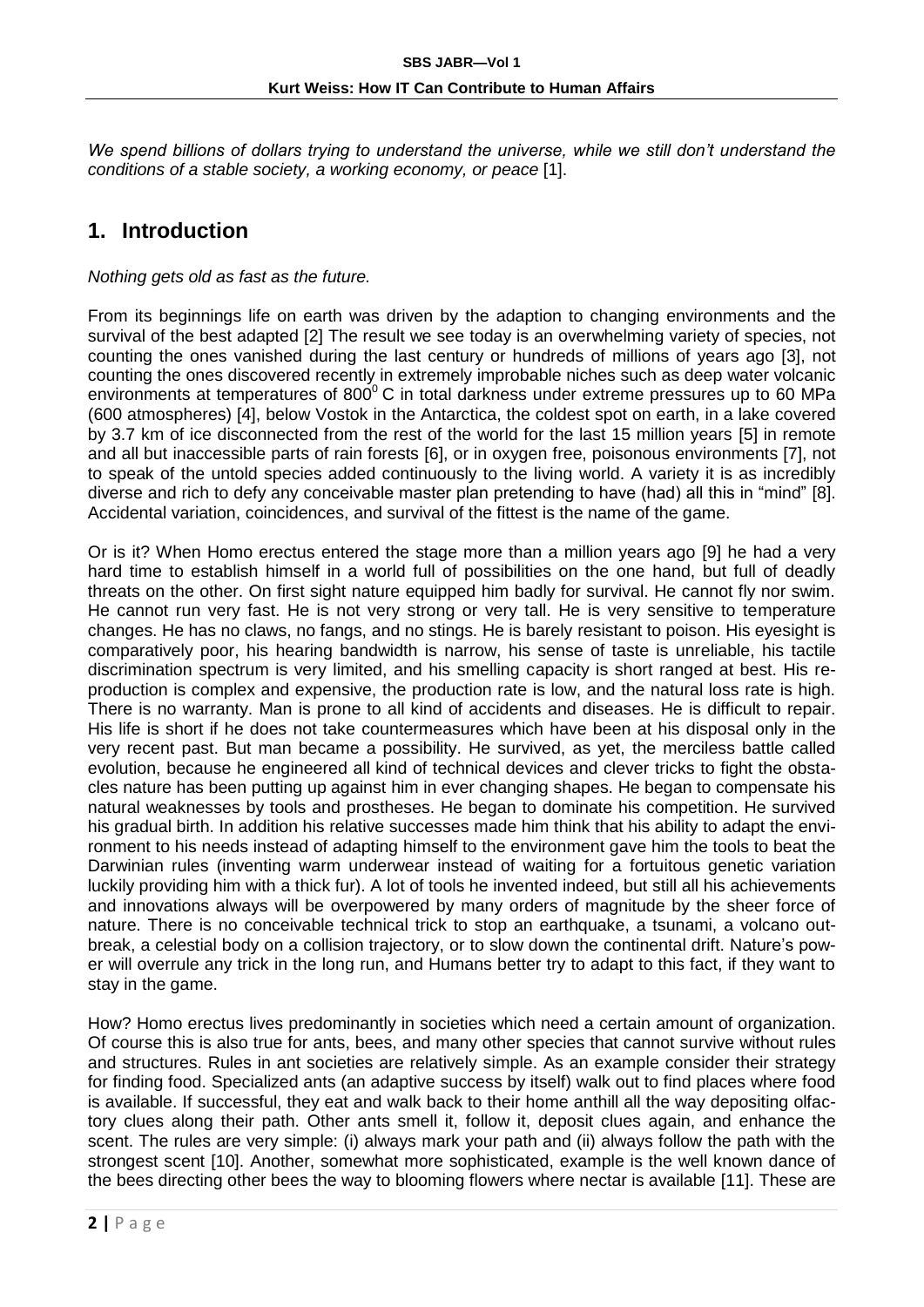certainly clever rules, but simple they are in comparison with the rules needed for the survival of human societies. According to the available records they were already quite complex in historical times. And then look how involved, varied, and entangled they have become in our developed technological world where technology itself has become indispensible to maintain and improve the organization of human society. It is here that IT enters the stage. IT has become an indispensible tool to keep the machinery of human activities running. The implications of this fact are the topic of this essay. One should, however, keep in mind that many societies on our globe are still living on the basis of the older, simpler rules. One might even ask (and that is what concerned people do) which kind of societies in the long run will be better off. The ones adapting to nature or the ones trying to overcome its constraints?

The essay is structured as follows: The next three Sections discuss on a rather general level the interplay of IT with people, change, and the state. After an interlude about IT as a global commodity a more specified Section addresses the interaction of IT with business (the engine powering human affairs). Future work will cover the interaction of IT with society, and learning (the driver of everything). A summary and an outlook conclude the essay not without soliciting further work.

Concluding this introduction a disclaimer is in order. This is a positive, overoptimistic view. (Quoting David Ben Gurion: *One must try the impossible to reach the possible*.) Furthermore the eminent role of the arts and the humanities is not considered, neither are ethical, moral or religious considerations. Artists, poets, musicians, adventurers, philosophers, scientists, psychologists, medical doctors and many others clearly should be part of a more complete picture. Here we concentrate on *Homo Economicus* where we are aware of the fact that humans in general do not behave rationally [12]. The deep and wide gap in wealth, health, education, training, and so on across the world is another dramatically influential factor that is not considered in any detail. And then: If this essay will be of any use it might perhaps help to increase the stability of societies, contribute to a working economy, and increase the chances for peace (remember Ben Gurion). And if this happens, slowly and small step by small step, we will be able to spend more money for efforts beyond the horizon of *Homo Economicus* and to *send forth some of us as dedicated servants , to forward the search into the mysteries and marvelous simplicities of this strange and beautiful universe, our home* [13].

### **2. Homo Economicus and IT**

*Man survived by developing skills. He now needs help to survive his skills.*

How can *Homo Economicus* thrive in the complex environment of our globe? What kind of organization does he need to survive the brutal, relentless, and never sleeping competition that surrounds him? How can he manage efficiently and effectively the technology and supply chain logistics driven processes from the resources to the ever growing number and diversity of products and services he needs or wants to keep him nourished, sheltered, healthy, sociable, reproductive, and prepared to adapt to the ever changing challenges he encounters at an ever increasing pace?

Big questions. Too big for an essay dealing with the much more restricted question about the how the potential of IT can contribute to the answers. Old questions they are, as old as humanity itself. IT, in contrast, is by all measures an absolute newcomer. It's first signs of life date back to the 1930<sup>ies</sup> as a side branch of mathematics [14]. Its practical impact, barely noticed beyond a small circle of scientists and a few pioneering businesses, began in the 1970<sup>ies</sup> [15] to get a decisive boost with the conception and invention of the internet in 1989 [16]. A mere 10 years later it became a worldwide commodity. Today (2011), about a third of all people on earth are estimated to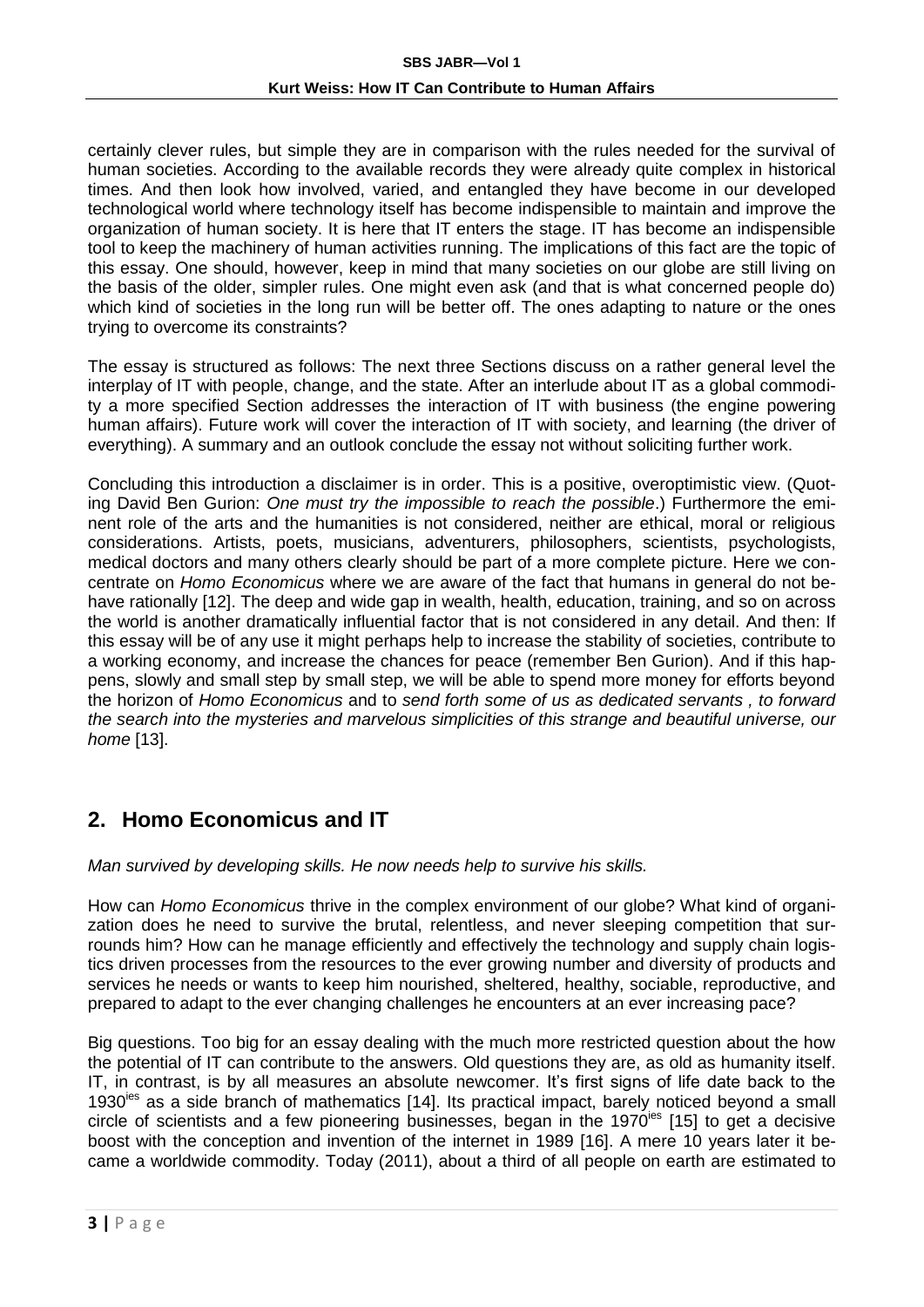be involved in one sense or other with IT [17]. And counting. Never a technology has spread that fast.

Our questions therefore will be addressed keeping in mind the necessarily provisional and rapidly changing state of the present human affairs. *Homo Economicus* is in a state of revolution. And as it has happened so often in history, most people are not really aware of it. When they finally wake up to the facts, it may be too late for them to adapt. They will not be among the winners. The future happens, even without them.

*Homo Economicus* has many aspects. Let's try to summarize them somewhat frivolously with three terms: *Homo Sapiens*, *Homo Faber*, and *Homo Ludens. Homo Sapiens* thinks, learns, and teaches. His field is data, information, knowledge, and perhaps wisdom. *Homo Faber* acquires skills, applies them, and coaches others to use them. His territory is craftsmanship and engineering. *Homo Ludens* generates ideas, shapes them, and enables others to put them into practice. His playground is creativity and innovation. Of course, no individual is in one category only. Every one is a mixture of all three aspects with weights attached that make up an important part of his or her specific personality.

IT plays a different role for each category. A rough sketch might include the following traits. For *Homo Sapiens* IT is a tool to collect and organize data, process information, and perform all kind of manipulations of numbers and mathematical symbols and graphs to discuss ideas and results. *Homo Faber* uses IT to equip his tools with all kind of sophisticated devices, steer his machinery, and to make the products and services he fabricates run smoothly in the hand of their users. *Homo Ludens* employs IT to model and simulate his innovations, find out how they are affected by changes in design or parameterization, and to support others to put his ideas into practice. In all cases a central aspect of IT is communication. Here the impact of the IT induced revolution is probably felt most radically and, at the same time, is grossly underappreciated. Yes, all the technical equipment and sophisticated services (including entertainment) that heavily depend on IT supported communication (or rather: which would not work at all without such support) are very impressive indeed and acknowledged accordingly. Yes, the communicational tools (internet, emails, handheld devices of all sorts, and so on) that enable all of these achievements are manifestly around. On the other hand, however, the impact of all this machinery on *Homo Economicus* during working hours and beyond is as yet neither really appreciated nor understood. In fact it is a sort of nervous system holding everything together.

Each industry and each kind of business will need a different kind of mix of the three types of *Homo Economicus* and accordingly will have to make different choices for their IT tools. Some of them will be quite similar for all companies (every business needs bookkeeping) and therefore can be standardized to a high degree. Others will have to meet very specific needs (devising a precision watch or an airplane are quite different engineering tasks) so that the IT tools have to be adapted closely to the tasks at hand. (This does not mean that each piece of software has to be developed individually for each application, but it calls for a flexible standard that can customized to map the specific business processes of a given industry or company [18])

*Homo Economicus* and IT are glued together for good. Business without IT has no future except in a few tiny niches. This is not to everybody's liking. There are fears ranging from electro smog allegedly endangering health in many ways to data misuse reducing human beings to multidimensional data sets prone to be exploited by marketing strategists, or manipulated by political forces. Clearly these dangers exist as every technological innovation has taught us during all of human history. There were no car accidents before there were cars. Cars, however, persisted and so did the accidents. Change always brings about benefits as well as dangers. As long as the former outweigh the latter, change is here to stay [19]. We better take up the positive side and try to re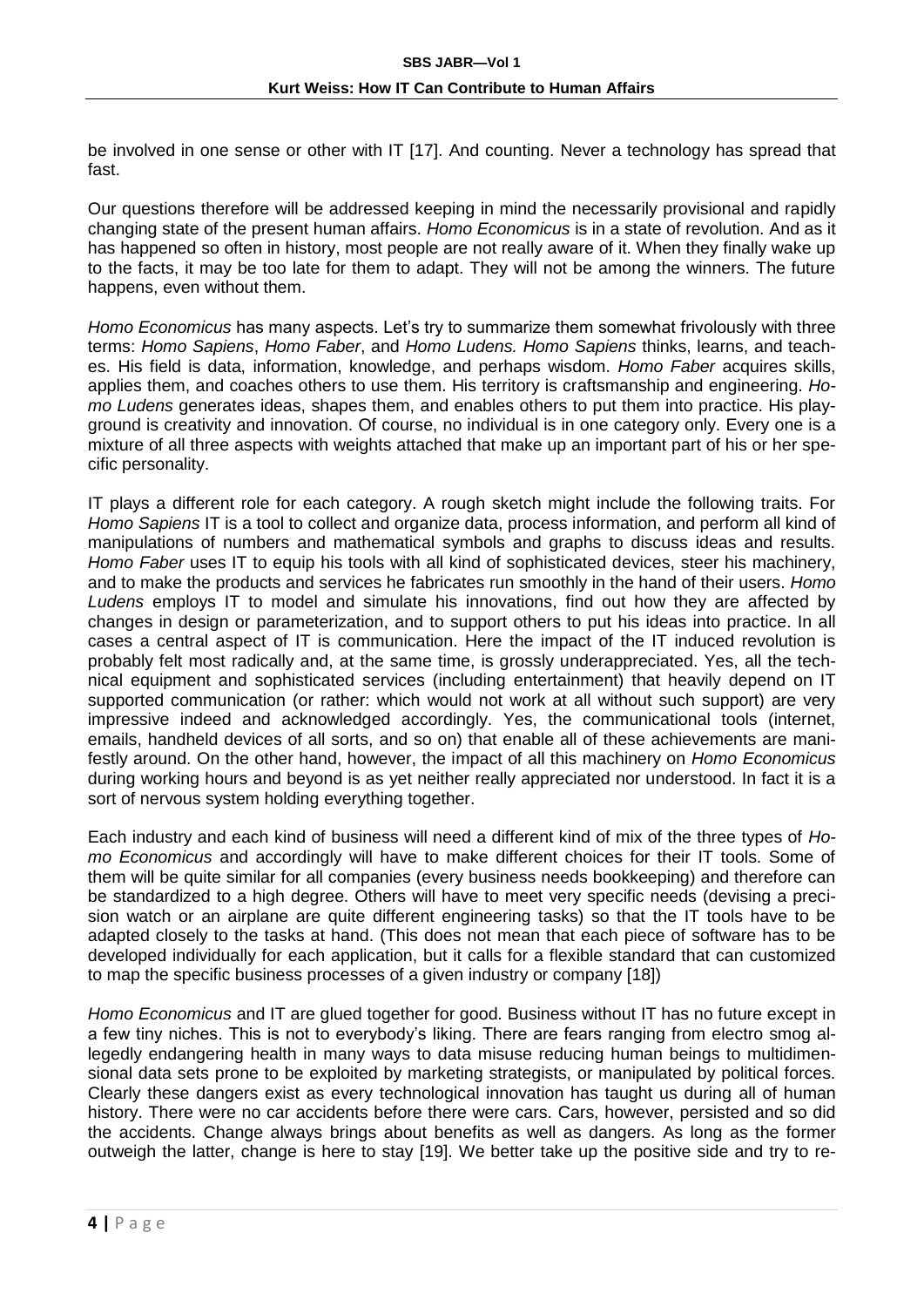duce the negative (with the help of air bags, speed limits, and the like when talking about cars). Complaining will not help. The future happens. Even without you.

## **3. Change and IT**

*When you change the way you look at things, the things you look at change.*

IT has a qualitative and a quantitative impact on human affairs. As for quality, many tasks have become routine that were extremely difficult and time consuming, or outright impossible to accomplish without IT. Quantity simply means that almost all business processes have accelerated often by orders of magnitude [20]. Change, of course, is an immediate consequence of these (linked) developments. In what follows we discuss a few typical interlinked, representative examples on the IT equipped stage where modern business is performed. As always there are positive and negative aspects. The negative ones are by no means meant to stop or discredit the respective developments, but rather to help to avoid the inevitable traps inherent in all changes.

Communication is the first example and certainly one of the most influential one. It's hard to believe and difficult to appreciate how emails, SMS's, and so on have revolutionized communication as a whole. It's not only sheer speed which makes the difference, but also the contents which are exchanged much more informally, much more frequently, and between any numbers of correspondents. Language is affected too, orthography is, grammar is, and even manners, because politeness often is considered as too time consuming. Communication has become so overwhelmingly abounding that it threatens to end up next to impossible to handle. We might be heading towards an information catastrophe, where any piece of poignant news is irreversibly lost in a haystack of emails [21].

Knowledge is another issue experiencing a radical change through the workings of IT. Gone are the times of patiently (let alone scholarly) collecting data, connecting them to yield information, and eventually knowledge. Every item is available at a few clicks. Whatever the clicks produce is taken for granted because there is neither time nor the skills to establish the output's validity and because people (rightly?) think it cheaper to accept mistakes than to try to avoid them. One wonders how long it will take until knowledge is so far detached from reality that we will be confronted with uncontrollable disasters. (Economy and global finance are "good" candidates for this to happen.) The next example is diagnosis. Not only in the traditional medical world but also when it comes to analyze all kinds of food ingredients, environmental influences, psychological considerations in educational issues or human relations, or when we try judging the good and the evil of scientific results or research methods. Diagnostic tools have become so abundant and are applied so superficially that they yield a grotesque, panoptical landscape of interpretations beyond any serious scientific scrutiny. Soon everybody is hopelessly lost in a cacophony of opinions. The diagnosis catastrophe is around the corner, perhaps best exemplified by the not so funny joke that only he is healthy who has not been medically examined thoroughly enough.

Another point in case is social and professional networks, IT driven developments which have changed the landscape of human interactions. The number of participants (February 2011) has passed 600 million people and counting [22]. On the social side (anonymous) exchanges around the clock wherever the internet is accessible, about anything of interest (or not) to anybody are established, maintained, or terminated at a click. Social contacts explode quantitatively and at the same time tend to get evermore superficial in inverse proportion to their number. Might the future be that everybody is connected to everybody with no contents other than being lonely together? On the business side networks are very efficient and effective global tools to connect offer and demand (e.g. via marketplaces), to start businesses, to organize projects, find people sharing ide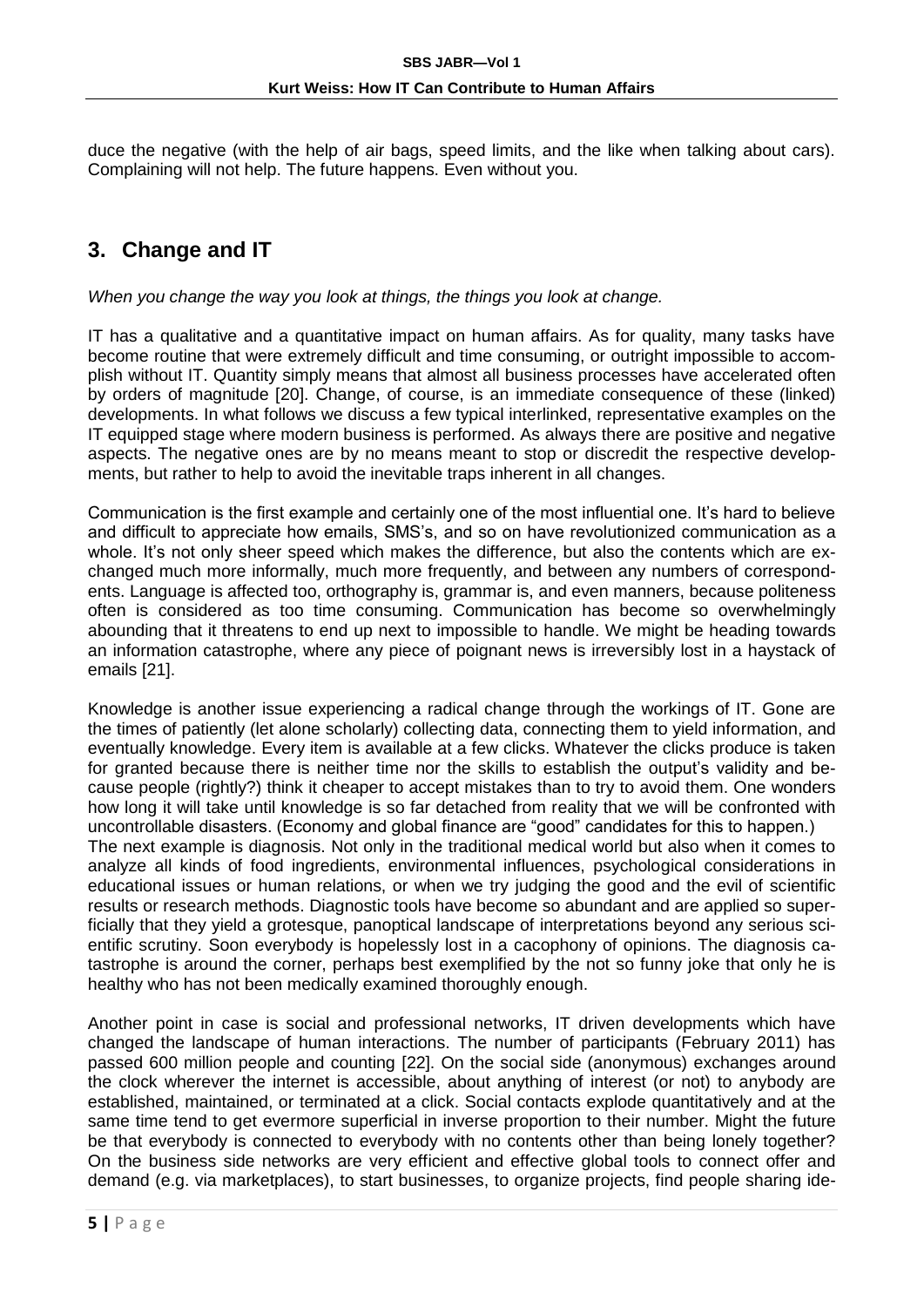as, and of course to recruit staff for your company [23]. And not to forget: networks may also have political implications to the better and to the worse.

As a last example consider what usually is called collective intelligence. We quoted in this context ants and bees in the introduction. Human beings rather tend to use their intelligence individually. It is difficult and an art in itself to train humans to think and act collectively (in team sports for instance). In addition collectiveness often comes along with negative associations [24]. But there are also visions of superior collective intelligences like Fred Hoyle's *Black Cloud* [25] being incomprehensible to the human mind, overloading it, and eventually even causing its destruction. Nevertheless, an IT based gradual build up of cooperative collective thinking may be a great opportunity for humanity. Perhaps the human brain itself, organized as an as yet poorly understood extremely sophisticated balance between localized and aggregate processes, is an excellent example of creative collectiveness.

Concluding this section we see that IT will bring about a tremendous load of change, open up uncountable options, and also developments people would rather not like see to happen. Whatever: if we want to end up among the ones fostering whatever negative aspects IT might bring about and the ones who push for its opportunities, we better address the challenge to be among the winners.

### **4. The State and IT**

*The state should serve the people. It's them who pick up the check.*

How to govern a state? A question, of course, that is way beyond this essay. What we try here is to sketch a model based on three simple principles and to discuss a few ideas how IT can be used to make them work. In spirit with the disclaimer in the introduction many tasks the state should or could take care are left aside. We concentrate on the ones essential for economic success in a connected world.

The principles are [26]:

- (i) Each and every institution and all decisions of the state have to be democratically legitimated. The last word always is with the people (the sovereign).
- (ii) The power within the state dilutes from the bottom to the top. Federalism and subsidiary task distribution are the key concepts.
- (iii) The state intervenes as weakly as possible with the private sector. Its tasks are reduced to a pragmatic minimum.

The result is a state that is a trusted service provider to the citizen who pays for it. Competition between the various federal sub-units enhances the efficiency and effectiveness of these processes. The local needs of the people will be locally addressed with priorities and financing decided locally. By the stakeholders for the stakeholders. The monopoly of power, law enforcement, and services that are more easily or effectively provided on a larger scale (transport, communicational networks, management of currencies, and a few others) are provided by coalitions of the basic federalist communities. These coalitions should be governed by bodies interfering as little as possible with the internal affairs of the smaller ones. In other words: Only tasks reaching beyond the local communities are organized by a coordinating institution whereby the latter should make sure to take recommendations received from below very seriously [27]. Certainly not an easy balance of power this requires, but one that has a fair chance to combine a maximum of individual freedom and general economic welfare with smoothly connected processes that empower the local federalist communities to fulfill their tasks in the larger framework of the state. Economy of scale is a welcome asset and, at the same time, a quantitative criterion to assign them most efficiently and effec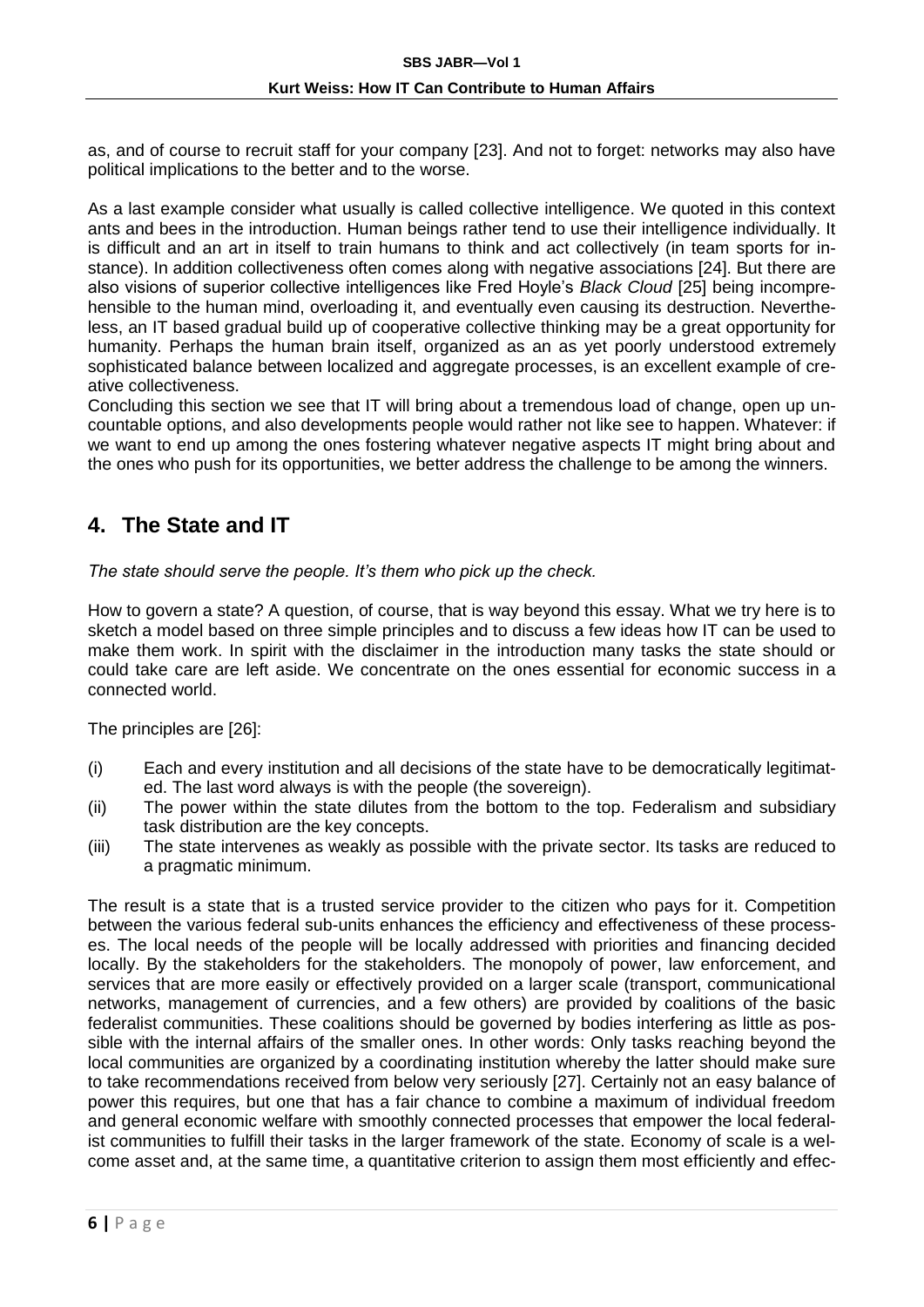tively. Entrepreneurship and competition will be the driving force for private businesses and the dwellings of state as well.

The story does not end here of course. Different value systems, cultural idiosyncrasies, different languages, and many other disagreements and opinions set the various states apart from each other. Why not extrapolate the present model to agglomerates of states with the proviso that the larger it is, the less power is given to its governing body? Not more than what's needed to increase the efficiency and effectiveness of the communal services to the benefit of the agglomerate's citizens without interfering with their local interests [28].

All this may appear as a picture of Utopia (the nowhere land). What we propose here, however, is to pursue the idea that the impact of the radical technological change caused by IT, with its tools applied responsibly wherever appropriate, might help to pave the way towards Eutopia (the land of beauty).

Change is the essence. Not linear change as we perceive it, when we look at what we have learned from archeology and other sciences used to reconstruct the history of Homo erectus' development. Linear means that it took about double the time to double the number of people, the territory occupied by them, or whatever else one cares to measure. The growth rate was constant. In the last centuries, however, it was definitely non linear. It was exponential. The growth rate itself was increasing. Computers not only got faster, they got *faster* faster as illustrated by Moore's law [29] (formulated in 1965 and still valid today after an astounding 47 years), that predicted the storage density of computer memories and their speed of calculation to double approximately every two years while the prize drops by a factor of two. Or look at Metcalf's law [30], formulated in 1980, telling us that the number of possible connections in a network does not grow linearly with the number of the network's nodes but proportional to the number of nodes squared. (Illustrated by networks such as the telephone system, fax, outlook, and Facebook.) The usefulness of networks does not grow at a constant rate in proportion to the increasing number of nodes, but at a much faster and accelerating rate.

Exponential growth (which in the beginning is deceivingly indistinguishable from linear growth) cannot go on forever [31]. Physical limits like the speed of light or the size of an atom will put an end to the validity of Moore's law in the framework of the presently available technology. But new technologies like quantum computing will eventually start the game all over again. And on we go. When everybody is connected by telephone or internet to everybody else new types of networks will be invented. Exponential growth, as long as it lasts, opens a plethora of mind boggling surprises. For instance Raymond Kurzweil [32] predicts, not undisputed of course, that in the year 2045 the computing power of Artificial Intelligence machines will surpass the brain power of all human brains combined (including creativity, and so on). He calls this moment in time *The Singularity* [33].

Here, we do not want to try to look that far in the future (nothing gets old as fast as predictions about the future). We are interested in the phase of exponential growth as caused and dictated by IT as we know it today. Difficult enough. Our minds are not used or trained to think in exponential terms. *It's not intuitive. Our built-in predictors are linear. When we're trying to avoid an animal, we pick the linear prediction of where it's going to be in 20 seconds and what to do about it. That is actually hardwired in our brains* [32]. Still worse, when talking about the state: it more often than not it is not even capable to cope with constant change rate [34]. (Population growth has come to stop in many countries in the last decennia but no one had reacted seriously to the easily predictable shortage of teachers, medical doctors, and so on.)

Here then is the challenge. The State stands in front of a bundle of pressing tasks: It should appreciate immediately all there is to know about IT, follow a crash course on how to handle linear change, study thoroughly all there is to know about exponential change, and the challenges con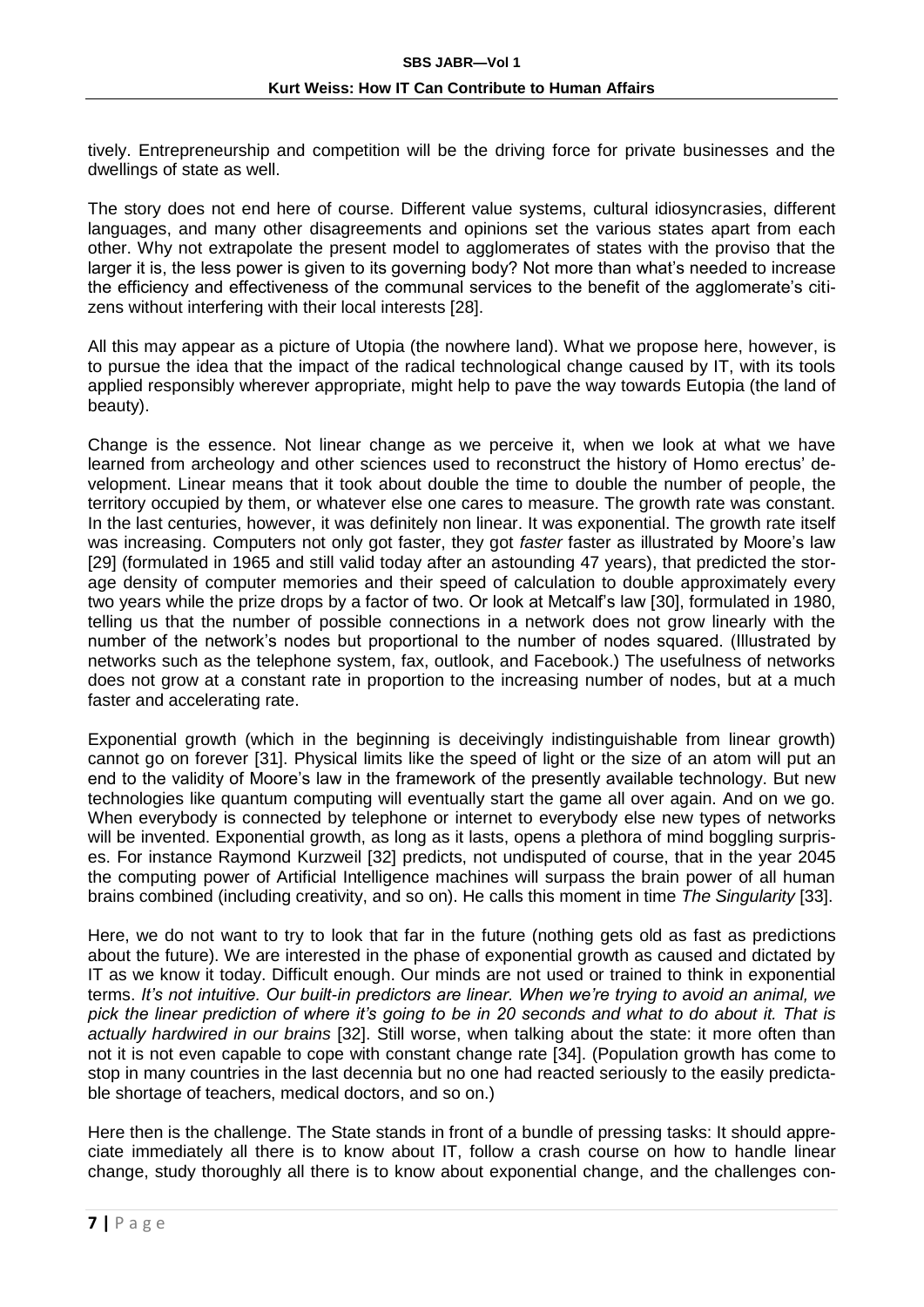nected with growth coming to a stop or may be even changing sign. If successful the state will have a chance to end up in a position where it is able to govern to the benefits of its multifaceted community of taxpaying citizens [35]. The State certainly needs not be afraid to run out of tasks. It will be very busy on a 24/7 schedule to reach in reasonable shape *The Singularity* or whatever else will happen. Or even to get there at all.

## **5. IT as a global commodity**

#### *Distribution is more important than quantity.*

Water in history, arguably, was the primary commodity holding societies together. At a river, a lake, the sea, or near a source is where people settled. As the settlements grew, the water had to be collected at a well or was distributed by irrigation systems of all kinds to supply otherwise dry places. Water by now is a commodity taken for granted, although there are some warnings [36]. In large parts of the world the same is true for electricity as a power source which became available only much later in the  $19<sup>th</sup>$  century. Water of course is indispensable for life. Electricity is not, but the ease with which it can be distributed over hundreds of kilometers at low cost and high speed made it all but vital.

Equally fast and by all standards at even much lower cost information can be distributed over any distance from nanometers (in chips) to light years (in space). Not surprisingly therefore IT is forcefully on its way to become a global commodity. If it has today (2012) not yet reached everybody on earth, the reason is neither technical nor cost, but rather the fact that many people are not trained to use it for the obvious reason that they (still) are analphabets. They will hopefully learn soon and then be taught (among others by IT supported tools) to use IT ever more efficiently. It is not risky to bet that IT shortly will be the number one commodity on earth as long as water and electrical power are available. The world will look very differently from what it was in the year 2000.

A few general remarks might be of interest at this point. The two arguably most important concepts in physics are energy and entropy. Energy is a familiar concept, entropy less so although it certainly is equally consequential (in and beyond physics). Loosely speaking it is a quantity that measures the amount of order (or organizational structure) within a system. Consider as an example a closed box separated by an air tight wall into two compartments. One of them is filled with air, the other is evacuated. Pierce a hole in the wall and air will stream through the hole until the pressure on both sides is equal. In the beginning of the experiment the gas was more ordered (it was on one side of the wall and not on the other) than at its end (when it was equally distributed to both sides). If you had cared to install a tiny windmill in the hole, during the transition you would have had the possibility to exploit the wind power to do usable work. The transition from order (low entropy) to disorder (high entropy) yields useful power.

Other examples include temperature differences (representing order because heat is on one side and not on the other), water reservoirs in the mountains, or spatially separated electrical charges. Gradients like these allow producing useful power. Low entropy (a high degree of order meaning steep gradients) is the driver. If order is lost and entropy is high (all parameters are equal everywhere, no gradients) energy is needed to reestablish order. With other words: The availability of energy is necessary but by no means sufficient. In homogeneous systems its presence alone is of no help. Energy gradients (order and low entropy) make the difference.

Energy shortage is bad, but its availability alone will not help. The sun and – to a much smaller extent – the heat reservoir inside the earth provide us with orders or magnitude more energy per second than what we consume now or in the foreseeable future. There is no shortage of energy, no energy crisis. The problem is high entropy, not enough order, not enough structure, or organiza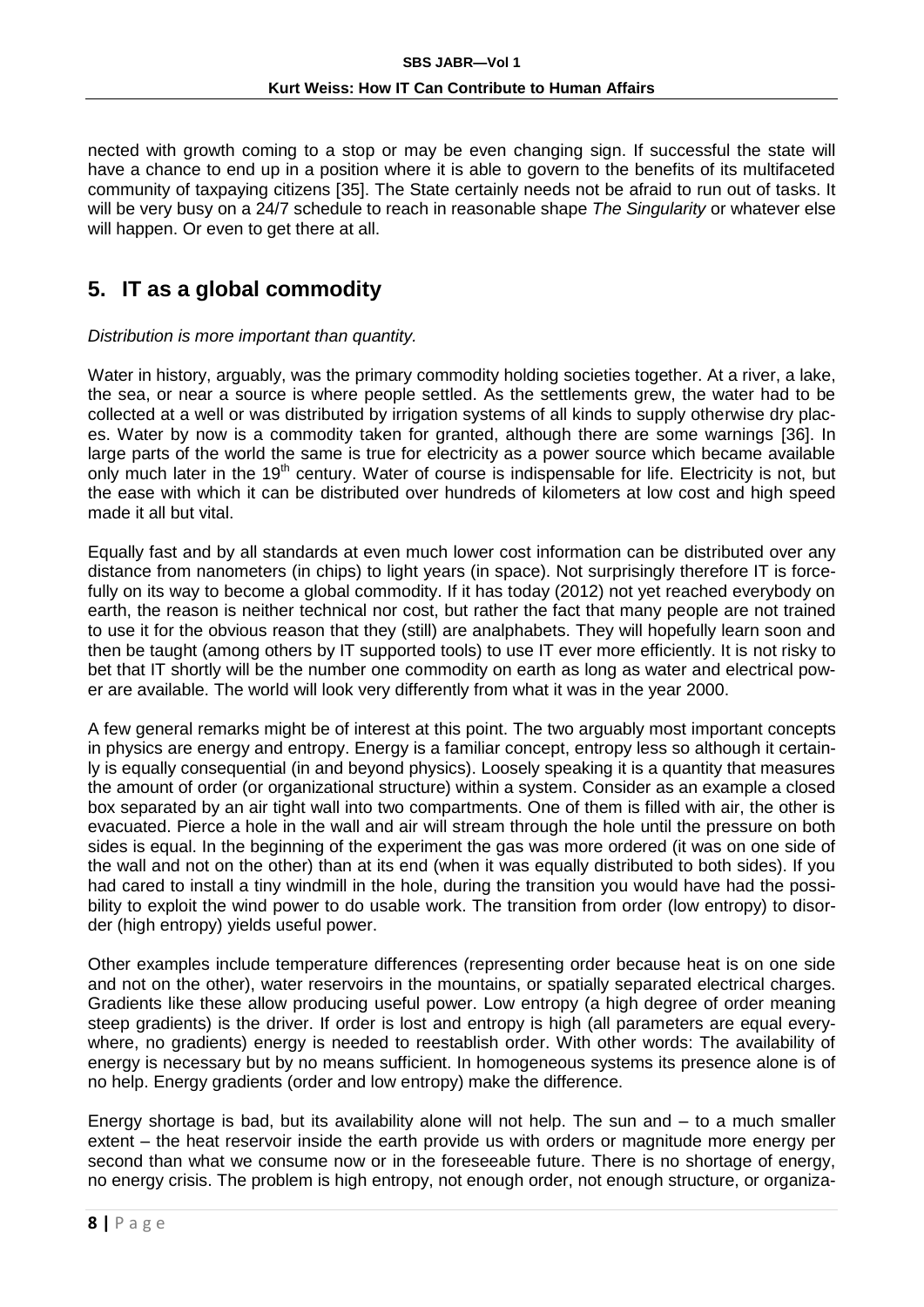tion. Resources other than energy display the same pattern. Notably, when speaking about economy or money. Not quantity, but distribution is the issue.

What does all this mean for information technology? Information is closely related to entropy [37]. If a system is highly ordered (low entropy) it stands for a lot of information. If everything is homogenously distributed (maximum entropy) no information is available. The human society needs more than randomly distributed data to survive. It needs order, it needs information. IT is more than just a new useful and perhaps amusing technological gadget. IT is the essence of survival in complex systems like today's technology dependent human society. It is essential for life itself and of course business. Living beings need a nervous system and environment sensitive sensors to organize and coordinate the workings of its organisms. Muscles and bones will not suffice. Business with money as its only resource will not survive either. Today's business needs IT. IT will tell the winners from the losers. We better make sure to take it seriously and to use it thoughtfully.

### **6. Business and IT**

*It takes all the running you can do to keep in the same place [38].*

#### **6.1 Introduction**

Information Technology is ever more important for successful businesses. Its efficiency and effectiveness are in most cases nothing less than mandatory. Most companies which have not reacted to these developments in the past have vanished. Those that will not react today will most likely experience severe difficulties to stay on the map. No board will want to see this happen.

Here we describe the most likely IT-influenced developments to be expected on the basis of what we know and experience today. From this we will try to draw a rough (admittedly speculative) picture of *The Future Company*.

#### **6.2 Five Steps for a Change**

Five trends are already quite visible. All of them will influence business strongly. Any company of a certain size will have serious difficulties to grow profitably or even to survive in the years to come, if they close their eyes to these developments. Or to put it in a more positive way: Only companies who face these changes open mindedly will be rewarded with success in the next decade and beyond. Let us now proceed with sketching these developments.

#### **a. Dealing with Complexity**

There is no doubt: the world is complex, business is complex, and software is complex. This complexity is not only here to stay, it steadily increases. And there is no hope to get rid of it, if society, technology, business, and software continue to evolve at a pace comparable to what we have seen in the past. If nothing is done to prevent it, we are heading full steam into a complexity crisis [39].

What can we do about it? If we cannot get rid of complexity we must find means to tame it. We must learn to deal with it. We must learn to deal with the contradictory requirements that things need to be complex to be really useful, while at the same time the more complex they are, the more difficult they are to handle. We must learn to navigate successfully between Scylla and Cha-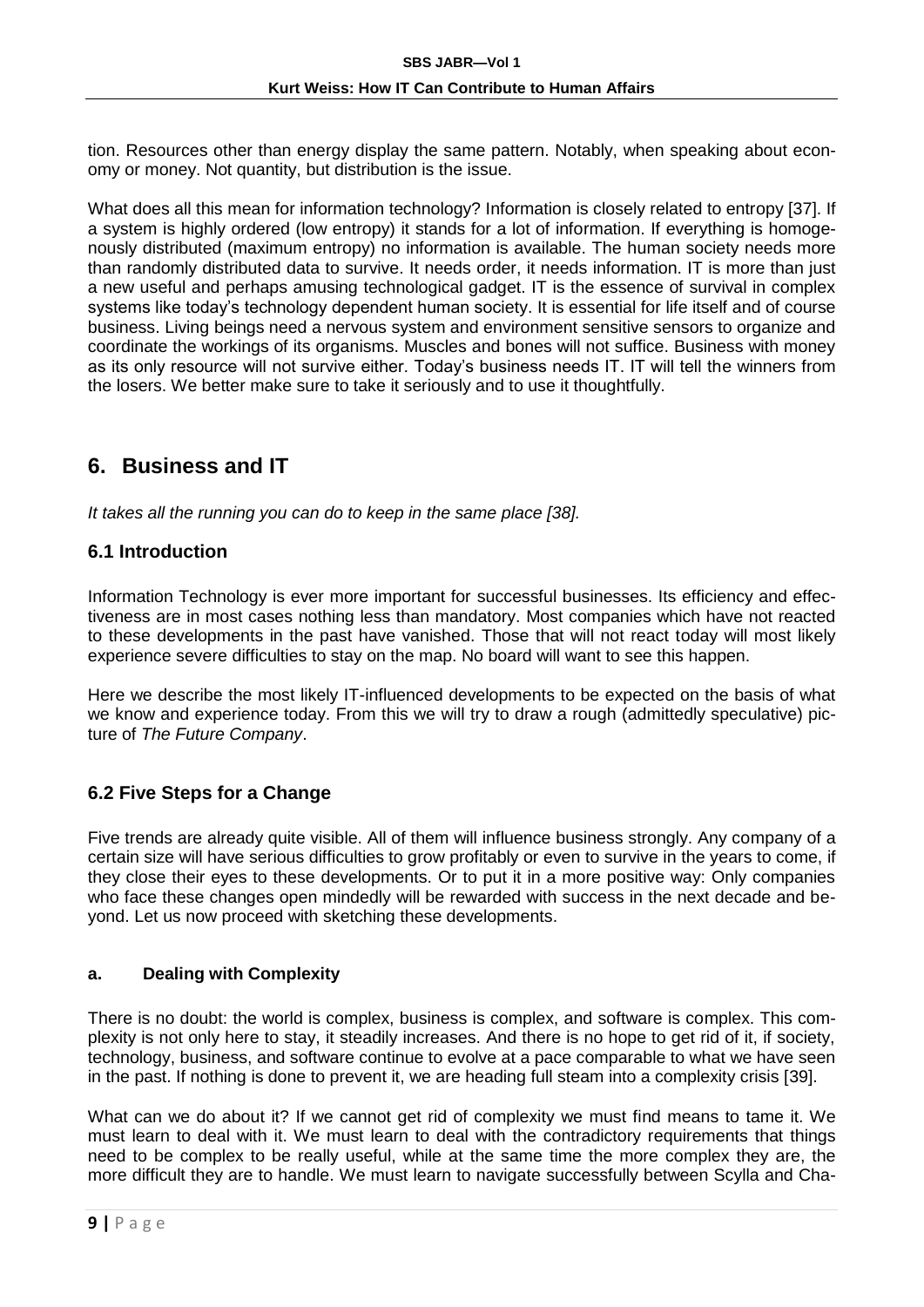rybdis, to sail smoothly in troubled waters. For business this means to sort out a few key parameters from an incredibly vast number of variables. We must understand our businesses much more thoroughly and learn to measure, handle, and benchmark their complexity.

A few examples might be useful to elucidate what we mean. Consider for instance the origin of life which billions of years ago was born in the depth of the primordial soup by the simple mechanism Charles Darwin called [2] *Survival of the Fittest*. The emerging biological systems' complexity is boggling the mind. Look at the brain (our soft disc). It counts about 10 billions of neurons, at least 10 times as many connections, and contact points (synapses). All this complexity enables us to handle astonishingly well and to survive in our environment which is, if anything, even more complex. Or then: The physical world is extremely complex too, but scientists found a way to deal with it quite well so that engineers have been able to construct complicated machines such as the modern car whose more than 50'000 parts probably no single person understands in sufficient detail to be able to put it together from scratch. Astonishingly enough, however, (nearly) everybody is able to drive a car if he learns to manipulate some 10 handles. Or think of the conductor of a large orchestra who pulls together the "noises" from 100 professionally played instruments of many different kinds into one beautiful piece of music full of harmony, melody rhythm, and emotion.

It is with these examples (and many others) in mind that we look for a way to handle the complexity of our businesses in a world of ever increasing complexity. And it is here that we call on IT to help us out of misery. The scenario is as follows: On the one hand we have the complex companies, on the other one the equally complex world of business software. Business is about adding value (steel in  $\rightarrow$  Rolex out). Value is added in business processes. If we map these business processes onto software processes we will have made a large step toward measuring, benchmarking, and, most importantly, handling the complexity of our business processes [40]. This is why: Software processes are based on strictly defined (mathematical) rules. They are measurable. We can ask a lot of quantitative questions such as: How many transactions are supported? How many branching points can be counted? How many elements are found in a given process? How efficient are the individual processes? The results, numbers, can now for instance be compared for companies of similar size in different industries, for similar companies (competitors) in the same industry, for similar companies in different countries, or for one single global company's subsidiaries in different countries. The results can be used as benchmarks offering companies a tool to improve systematically their respective performances. Gradually, and most importantly it will become possible to hide the enormous (inevitable) complexity of a company vis-à-vis their customers. The complexity of the company's internal business processes will be silent for them [41] and they can concentrate on their own business.

What we propose, therefore, is a new scientific discipline: Business Process Mapping [18]. Its goal is to make the complexity of companies manageable by mapping the company's specific business processes onto business software. Business software, of course, is also complex, but here complexity is in general much easier to measure, handle, and to control than it would be by looking directly into the company where you easily will get as many answers as the number of different managers you care to ask.

To conclude this section let's consider another example: Physics is a scientific discipline whose method is to map the complexity of nature (business in our case) by means of strictly controlled experiments (business processes) onto mathematics (business software) which is also complex but easier to handle with the help of formal rules (programming) and computers (computers).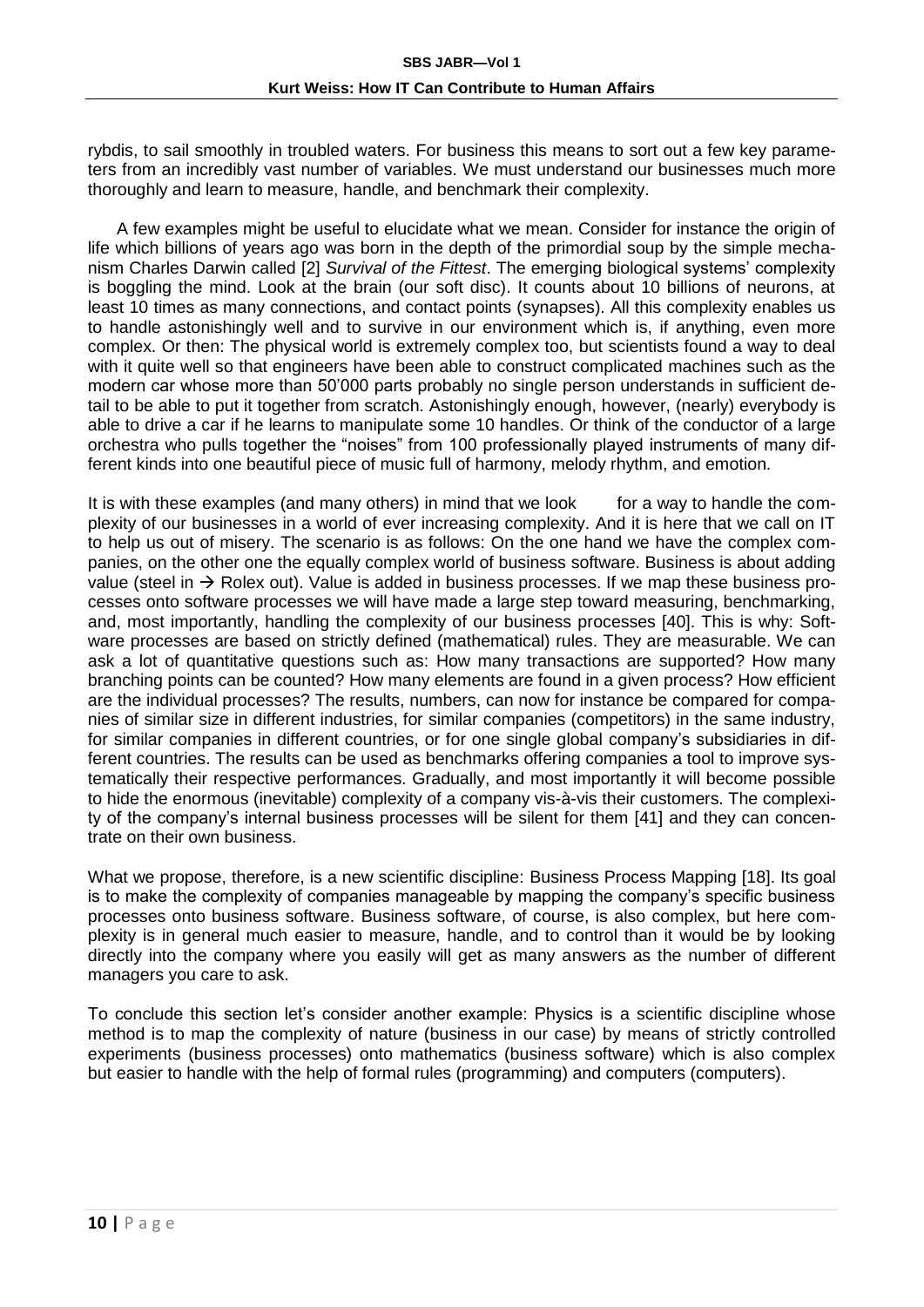#### **b. Process Innovation vs. Product Innovation**

In 1937 the Nobel Memorial Prize winning British economist Ronald Coase published a paper *The Nature of the Firm* [42] where he established what since has become known as Coase's law. It states that *a firm cannot grow any longer if the transactions needed to empower the growth are more expensive than the profit from the growth*. Plausible enough but like so many – when the dust has settled - simple truths it had to be discovered, supported by convincing arguments, and shown to be useful. Here we propose to paraphrase and restate this law [43] with respect to the role of innovations in business by saying that *if a firm wants to grow profitably it better makes sure that its product innovations do not get torpedoed by the cost of the processes needed to bring them to the market*. And as a consequence we claim *that nowadays process innovation is more often than not at least as important as product innovation.*

Clearly we are talking about production lines, distribution channels, customer relationship management, administration, and the like. Loosely speaking we are talking about "logistics". We are talking about doing things right rather than about doing the right things. Business, as we discussed in the previous section, is becoming ever more complex. Doing things right, therefore, is the longer the more the call of the day. Doing the right things is not enough.

Innovation is never easy. Ideas are one thing but development to market is another matter all together. One part of it is the development of the product itself, in essence mostly a technical challenge. The task here is to change the color of something, add or eliminate a button, make it faster or slower, bigger or smaller, heavier or lighter, use new materials, or what have you. Not easy but involving skills quite successfully acquired and practiced by generations of technical experts of all kinds. It is the other part where process innovation comes in. Here the real challenge is not technical. The challenge is people. People will be asked to change their habits, to enthuse themselves for new projects, to integrate in new teams, and so on. They need a skill not usually in the focus of in house training in companies (or taught at schools for that matter): They need change competence. Such is the challenge brought about by process innovation and it is change competence which makes process innovation in most cases considerably more difficult than product innovation. Martin Hilti, the founder of the HILTI Company summarized these ideas from an entrepreneurial view concisely as follows [44]: *Owning markets is much more important than owning factories*.

Let us look at a few examples of successful process innovations. Henry Ford realized that the conveyer belt (which was not his invention) made it possible for unskilled men to put together complicated machines. Gottlieb Duttweiler a Swiss entrepreneur in the first half of the 20<sup>th</sup> century, started a hugely successful retail company (Migros) based on the simple process idea to bring the products needed for daily life on (in the beginning) small trucks to villages with no shop (then quite common in Switzerland) so that people did not need to go to town. Michel Dell did not sell different computers than did his competitors, but he created a new method to produce and distribute them. He eventually became the market leader for quite some time. Amazon in its large storehouses does not sort the half million and more books according to some alphabetical order of authors or what, but equips each of them with an electronically readable tag so that they can be stored and fetched automatically. Containers revolutionized shipping. Alfred Hiestand, another Swiss entrepreneur in the second half of  $20<sup>th</sup>$  century became rich by selling semi frozen croissants which, after heating them for 30 seconds, are fresh, crusty and tasty form 5 am till midnight. The same products, different processes! As a final and very spectacular example watch in Mumbai at noon each working day how over two million lunch boxes are extremely reliably distributed to the workers in town with the help of a code consisting of circles, crosses and triangles by carriers who do not know to read or write. Six sigma at its best [45].

What today's companies need, then, is a driving force which enables both: product innovation and process innovation. They need an innovation dynamo [46], a virtual device based on creativity,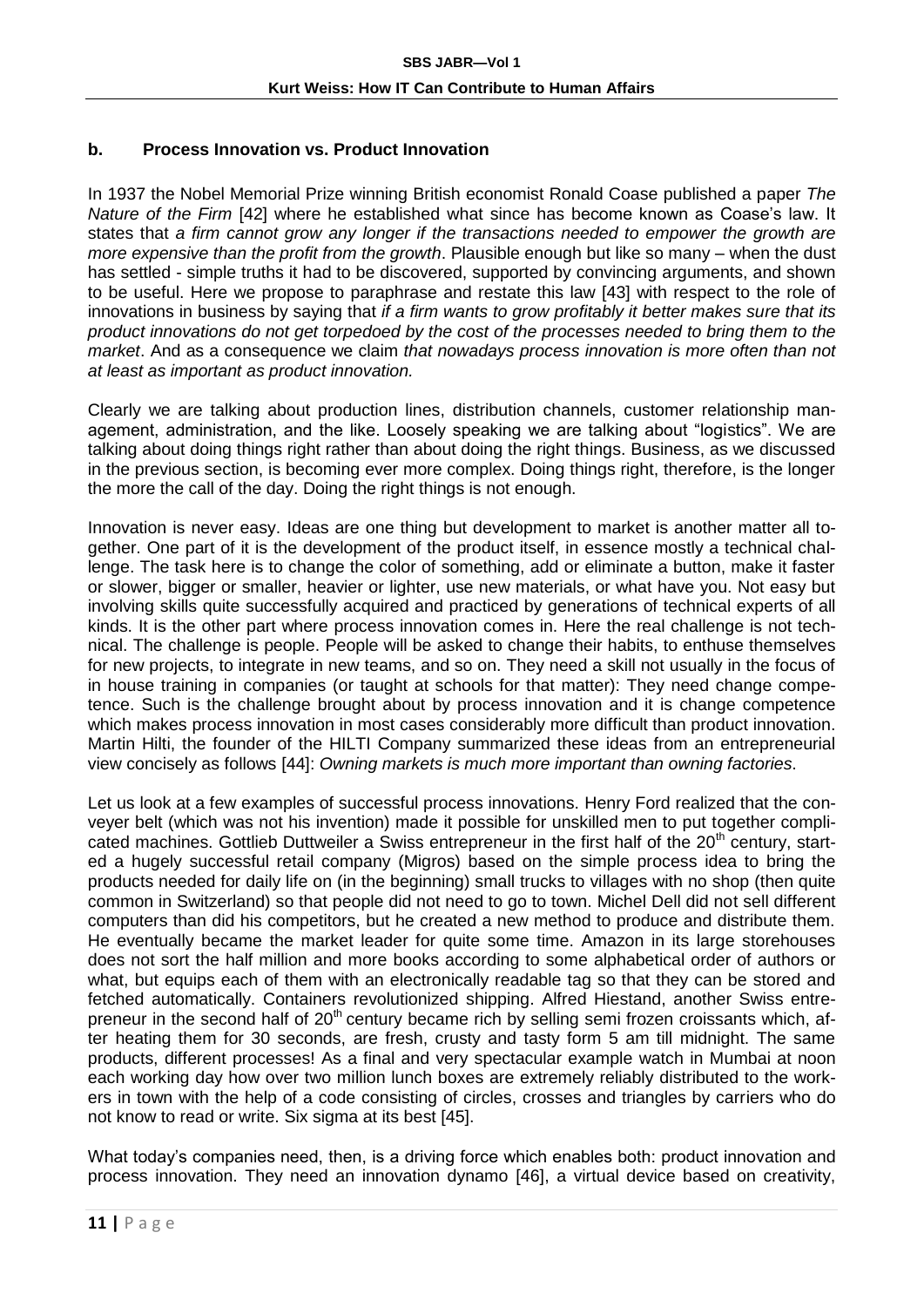communication skills, and change competence. On the one hand it will help to fill effectively the company's product pipeline, while on the other hand it will enable the company to bring these products efficiently to the customers. This dynamo will be an additional and important management tool for *The Future Company*.

#### **c. ERP goes SOA**

You are hungry. If you are to be helped, three steps are called for. Eating of course is one of them. But you also need to order your meal and to pay for it. In what order? It depends in the business model you choose. McDonalds will want you to order first, pay then, and to eat last. In a traditional restaurant you will order first, eat then, and pay at the end. If you take your lunch in the self service canteen of your employer you will pay and eat in that order. If a sit down buffet is available you again pay first, order then and eat at the end. Finally, if you are eating at home you just sit down and eat. Five business models for three steps [47]!

This is what Service Oriented Architecture (SOA) is all about. It allows you to structure your business processes with utmost flexibility. SOA is a method to encapsulate and orchestrate all available components (including IT) in such a way that internally and externally (relative to customers, suppliers, partners, and so on) business solutions are available as needed in each specific case. It should be clear that not the technical tasks (manipulating data, calculations, maintaining hardware, and the like) are addressed but rather the easy and effective coordination of IT services according to the business transactions at hand. SOA is a structure which integrates the business applications and at the same time hides their complexity behind a cleverly chosen architecture. Silent processes are the result.

Integration is the buzzword here. It has four main components. The first is integration of people. Every employee will have a unique "single sign on" access to all and every information handling equipment he needs in his specific role. Every information channel he is entitled to use is open at all times, and all other means of communication will be available to him in real time. The second integration concerns information. Data are uniformly and reliably administrated and distributed. They are summarized efficiently to furnish decision tools at the right moment and at the right place in a given process. The third is the integration of processes. Internal and external business processes are effectively correlated. They are as uniform as possible, scalable, flexible, and reach beyond artificial system boundaries. Furthermore business processes are to be easy to revise and improve. The forth (the heart of SOA) is integration of applications. An application platform supports all relevant technical standards and empowers a smooth interplay of web-services beyond company boundaries. It also allows for different ways to program additional software to yield optimally adapted (best practice) solutions to the encompassing business processes.

As a result the company will speak with one voice to the customer. The customer will know all he needs to know about the company's products and services. The processes are optimized with respect to the value chain and they are always easily adaptable to the changing demands of the market. Any dependence on a specific technology is substantially and sustainably reduced.

Another important aspect is, as always, cost. As new and more SOA applications are created their individual cost tends to zero, because most of the services are already available and only need to be orchestrated. As said before, the flexibility of the business solutions is greatly increased which, on the cost side, allows to dedicate a much larger share of the IT budget to adapt the company's IT solutions to the changing market conditions and new software developments, rather than to use nearly all of it to keep the system running.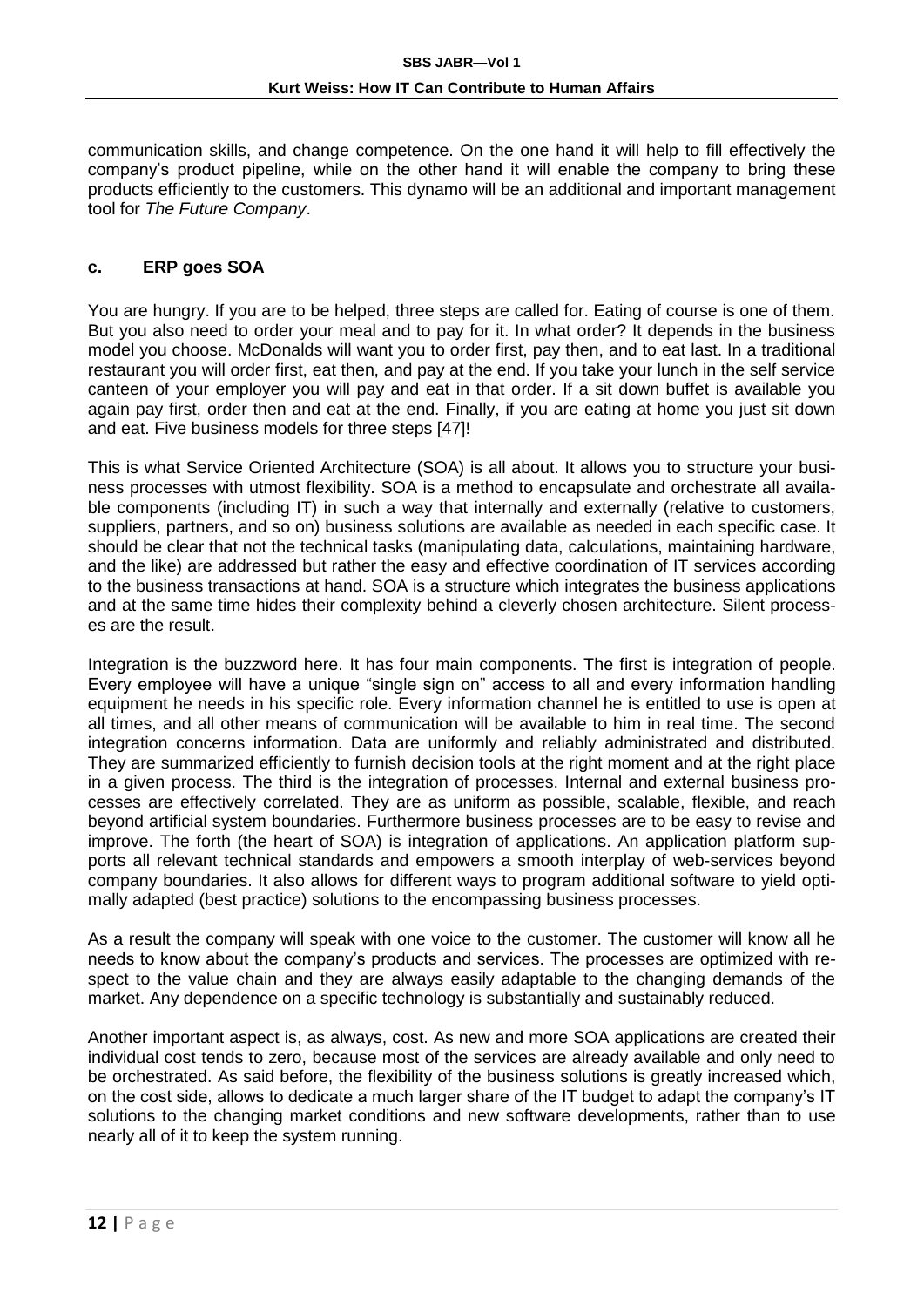On a grander scale SOA offers even more benefits to business. For instance consider the four most prominent driving forces behind SOA: deregulation (protected markets open up), globalization (end of low cost competition), technology (work is rapidly transferable), and commoditization (increased consumption at lower margins). Consequently, value chains characterized by concepts such as company centered, command and control, ownership driven, and self contained risk develop into business networks where the corresponding modified concepts are customer centric, connect and collaborate, relationship driven, and shared risk.

The relationship between IT and business started in the 1960<sup>ies</sup> with a shy friendship between managers thinking technically and in functions and inert monolithic Enterprise Resource Planning (ERP) systems running on equally monolithic main frame computers. 30 years later it evolved towards a wavering romance with the same ERP systems but now running on a much more flexible client server architecture. Today all is set for a formal engagement between entrepreneurs thinking in processes with integrating SOA systems running on any appropriate technical platform. This platform is center stage in the next chapter.

#### **d. Hard Discs go Internet**

25 years ago, in 1984, computing became available to everybody. Replacing "write and enter" on a keyboard (involving programming) by "point and click" on a graphical user interface (GUI) transformed the interaction with computers hitherto only accessible to well trained specialists into a commodity for the public at large. Personal computers started their enormously successful invasion of the developed world and beyond, and conquered the desks and the laps of by now much more than one billion people. Desktops and laptops make up most of this technology platform, backed up by servers, data banks, glass fiber networks, and so on. Each of these personal computers contains a hard disc were the data and the programs are stored for each individual device. Hard discs are sophisticated technological machineries featuring small magnetic reading and writing heads hovering not much more than 10 billionth of a meter (10 nanometers) on top of some 10 rapidly swiveling patters covered by a complicated layer of tricky magnetic materials about 10-20 nanometers thick. Hard discs are heavy, consume a considerable amount of the power which keeps the PC running, and produce most of its waste heat which in turn asks for noisy cooling systems. They are quite shock sensitive and prone to all kinds of failures with drastic consequences of losing precious data not saved regularly (on other hard discs). And they are slow: Manipulating data on a hard disc is slower by at least a factor of  $10<sup>5</sup>$  than performing a calculation.

No wonder ways out of this technological bottleneck are on top of the shopping list for the whole industry. There is by now little doubt that the solution is to be found in the idea of replacing hard discs by centralized internet services. Even better: this development is already in full flight. Music, films, videos and much more is already available in the net (iPads have no hard disc.). If today you buy a software package most likely you will not get an installation CD but an internet link, from where you can download what you have ordered and paid. Consequently notebooks – smaller and lighter as the former ones - without CD slots are already on the market. (It is not difficult to foresee that CD's will become obsolete altogether and vanish as have the floppy discs five or six years ago.) Your personal computer will reduce to a screen with an integrated keyboard connected to the internet. It will shrink to what today is your cell phone which you will use less than 1 percent of the time for telephone calls. Economy of scale will have won the day.

We are entering the age of Cloud Computing. There are a confusing lot of definitions to explain what this is all about [48]. To quote one by Jeff Kaplan it is *a broad array of web-based services aimed at allowing users to obtain a wide range of functional capabilities on a "pay-as-you-go" basis that previously required tremendous hardware/software investments and professional skills to acquire. Cloud computing is the realization of the earlier ideals of utility computing without the tech-*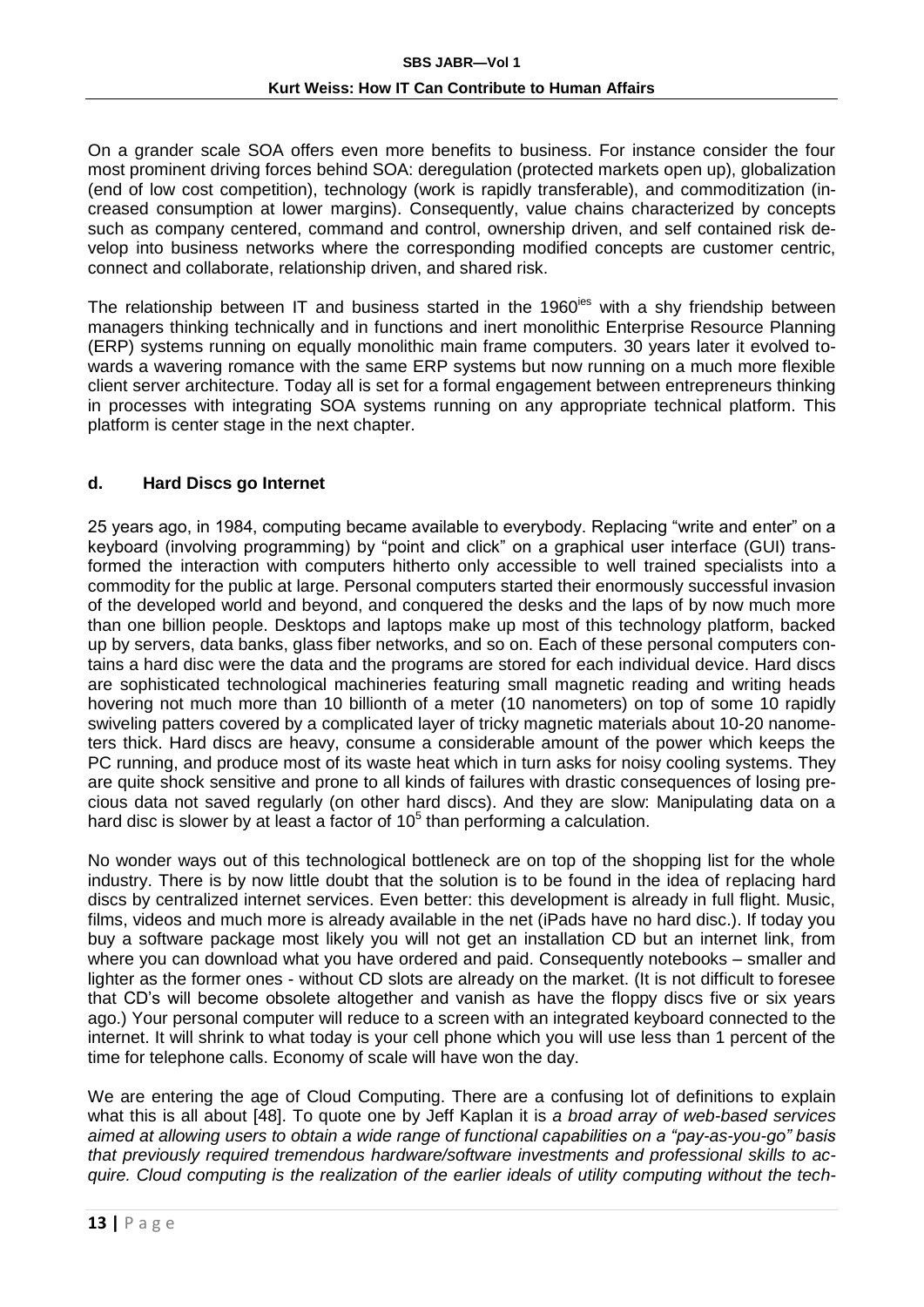*nical complexities or complicated deployment worries.* Web-based services such as Software as a Service (SaaS), Platform as a Service (PaaS) or even Anything as a Service (AaaS) are the cornerstones of cloud computing. They provide computing services that are *highly reliable, scalable, and autonomic to support ubiquitous access, dynamic recovery, and composability. In particular consumers can determine the required service level through Quality of Service (QoS) parameters and Service Level Agreements (SLAs)* [49].

Cloud Computing of course also needs an appropriate hardware to make it work. Grid is its name. It *enables the sharing, selection, and aggregation of a wide variety of geographically distributed resources including supercomputers, storage systems, data sources, and specialized devices owned by different organizations for solving large-scale resource-intensive problems in science,*  engineering and commerce [49] and references therein. (An often quoted analogy is the early 20<sup>th</sup> century transition from every factory having its own electrical power station to the centralized power stations of today.) Surely the choice for the sites (the nodes or hubs of the grid) where the hardware is to be installed and taken care of and the tremendous security issues raised by this concept will not be restricted to technical arguments but will touch heavily upon political issues as well. (It is a situation comparable to the ongoing controversies about the localization of the large particle accelerators like CERN or the deposition of waste material from nuclear reactors.) Incidentally, arguments about energy consumption,  $CO<sub>2</sub>$  production and the like may help to find a solution. Price Waterhouse Coopers in collaboration with Microsoft have recently interestingly enough evaluated the possibility to establish such a node in Iceland where clean energy and natural cooling are readily available [50]. As to security the problem may again not be technical in the first place but much more about how to deal with the human factor which will be our topic in the next Section.

#### **e. People and Change**

In the beginning of the industrial age the most precious resource was capital followed by the raw materials, the production means, and finally people who then were a commodity. Today clearly the situation is the other way round: Capital is the commodity and the lack of qualified well trained people with the right skills is more often than not the decisive factor hindering business success [51] [52].

This development started during the industrial revolution beginning in the  $18<sup>th</sup>$  century when manual work was replaced by machines that for instance could transport and lift heavy materials much more efficiently and effectively than workers. As a consequence productivity increased tremendously and new jobs (manufacturing the machines for instance) emerged. In the middle of the 20<sup>th</sup> century conveyer belts with lots of people doing dull, repetitive work were replaced by industry robots and again productivity increased and new jobs were created. And now? We are in an age where routine mental work is replaced by machines. As an example, watch an accountant as he performs his tasks. He gets numbers from somewhere, transforms them into new numbers which he delivers to his boss, the board, the controllers, or whomever. His own work, transforming the numbers, is strictly determined by rules of accounting, by laws, by regulations such as the US Generally Accepted Accounting Principles (GAAP), and the like. If he deviates from these restrictions ever so slightly, if he displays the smallest trace of imagination, he goes to jail. A job like this one, which has to be done according to strict and formal prescriptions, is doomed to be replaced by machines (computers) that are much cheaper, faster, and more reliable than people who lose their jobs to the benefit of increasing productivity.

People once more have to look for work they can do better than the machines. It will not be calculations, simulations, or steering of equipment of all kinds. For these tasks computers are by orders of magnitudes superior to people. (For many years already computers have been superior playing chess, long thought a game where human intuition could not be beaten by a calculating machine.)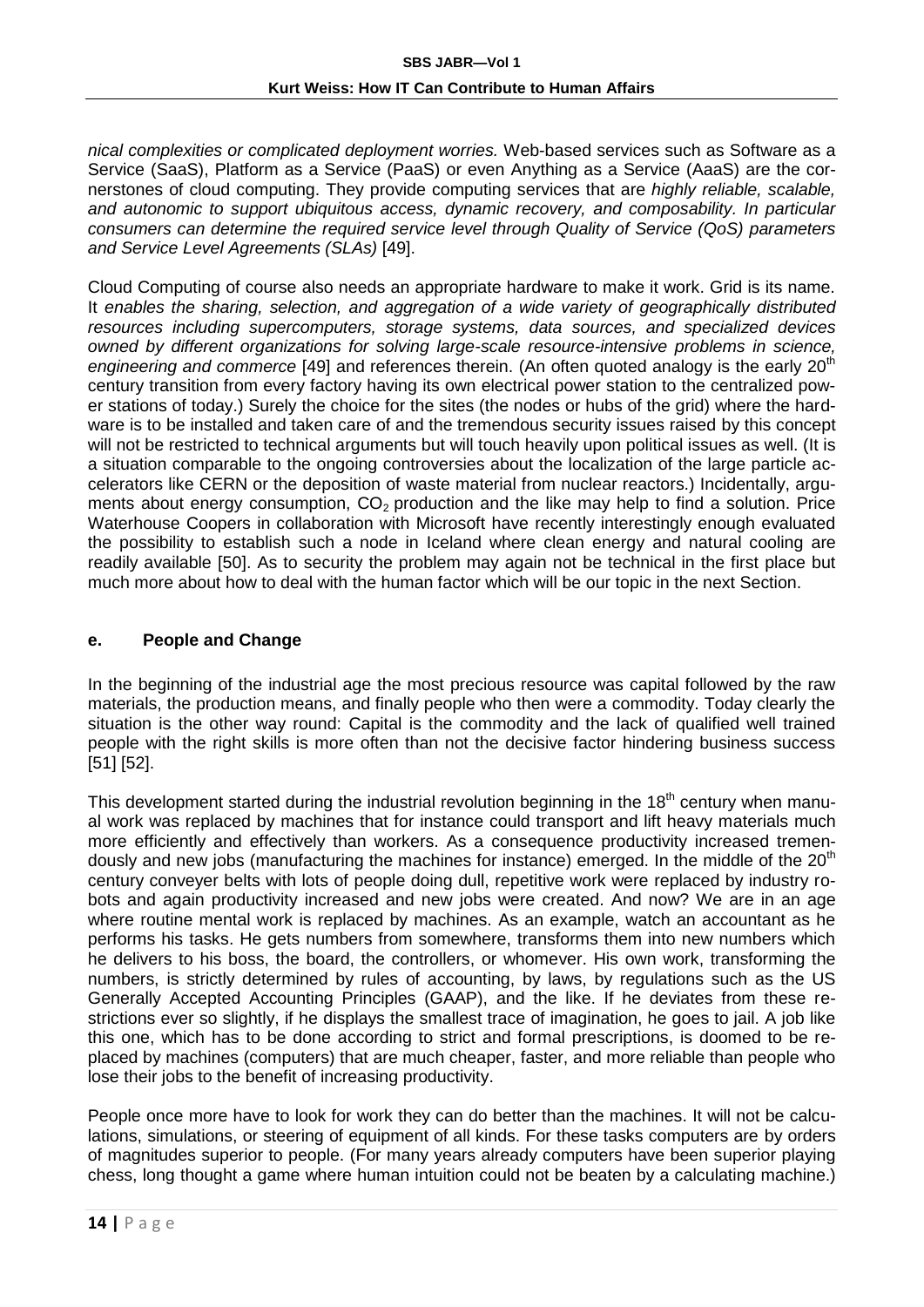However, fields like creativity, communication, grasp of content and context, *Gestalterkennung*, shaping things, associative thinking and memories, translation of languages, semantic thinking, driving cars, and not to forget emotions, poetry, art, and sports, will be for many years to come the more or less exclusive playground for human beings until the next generation of ever more sophisticated machines comes up with new challenges.

Fields like these (and certainly many similar ones) define the skills needed for business in the next decade. Some of them are technical, be it in IT, or - a vastly larger field – in all kinds of engineering skills, craftsmanship, or trading skills, or of course research as a prerequisite for a large number of products and services. Non technical ones, strangely enough called soft skills, include methodological and social competences, communication skills, managing (or better enabling) capabilities, marketing competence, customer relationship management (CRM), and many more. The most important of all skills, however, is change competence.

Change is the hall mark of our times. Change is not new. In the past it has been rather slow. People could live through a professional career with one profession, even quite often with one employer. Today this is the longer the more out of the question. One might object that for instance a medical doctor will be a medical doctor during his whole career. May be, but before he retires he will have had to acquire so much additional knowledge on new diseases, new therapies, new diagnostic tools, technical skills, and the handling of apparatuses that, although he is still helping people to become and stay healthy, he will find himself in his daily work to do a lot of new and different things and do them quite differently from the time when his career started as a clinic intern.

Likewise, in business people today will (no surprise here) have the incentives to add value, to find a market, to create, distribute, and sell products and services to customers who are willing to pay for them, and so on. Working hard to achieve these goals during their careers they will find themselves performing many different tasks in many different functions, to be involved in many different projects, and working for more than one employer, if any. Continuous learning, bridging different disciplines (transdisciplinary not interdisciplinary!), thinking and acting in processes, always realizing that it is the customer and the customer only who pays my salary, practicing methodological and social skills on the same footing as technical skills will be the distinctive features of a successful career. Business people will see change not as threat but as a welcome opportunity to beat the machines once again, to increase productivity another time, to create new jobs, to increase welfare, and to make money.

#### **6.3 The Future Company**

The Future Company will be devoted to change. Markets will have become truly global having further expanded geographically (specifically into the Far East). Markets will also be reaching out for new products and services at an increasing rate. The Future Company in order to deal with all the various cultural and political diversities and to match the ever accelerating pace will have to rely on IT products and services even much more intensely than today.

Handling complexity will be the first challenge and the foremost prerequisite to enable change. The (scientific) discipline of Business Process Mapping will play a key role. Process innovation is the vehicle to open the roads towards change. A device such as the Innovation Dynamo will be helpful. The building blocks of change come under the name of Service Oriented Architecture, which will replace the monolithic ERP systems as a much more flexible tool. SOA enables companies to keep in step with the rapidly expanding markets which offer many new opportunities at a high pace. Competition will be tougher than ever and the winner will take next to all. Hardware, the bones of software, will change drastically as well. Cloud computing and Anything as a Service with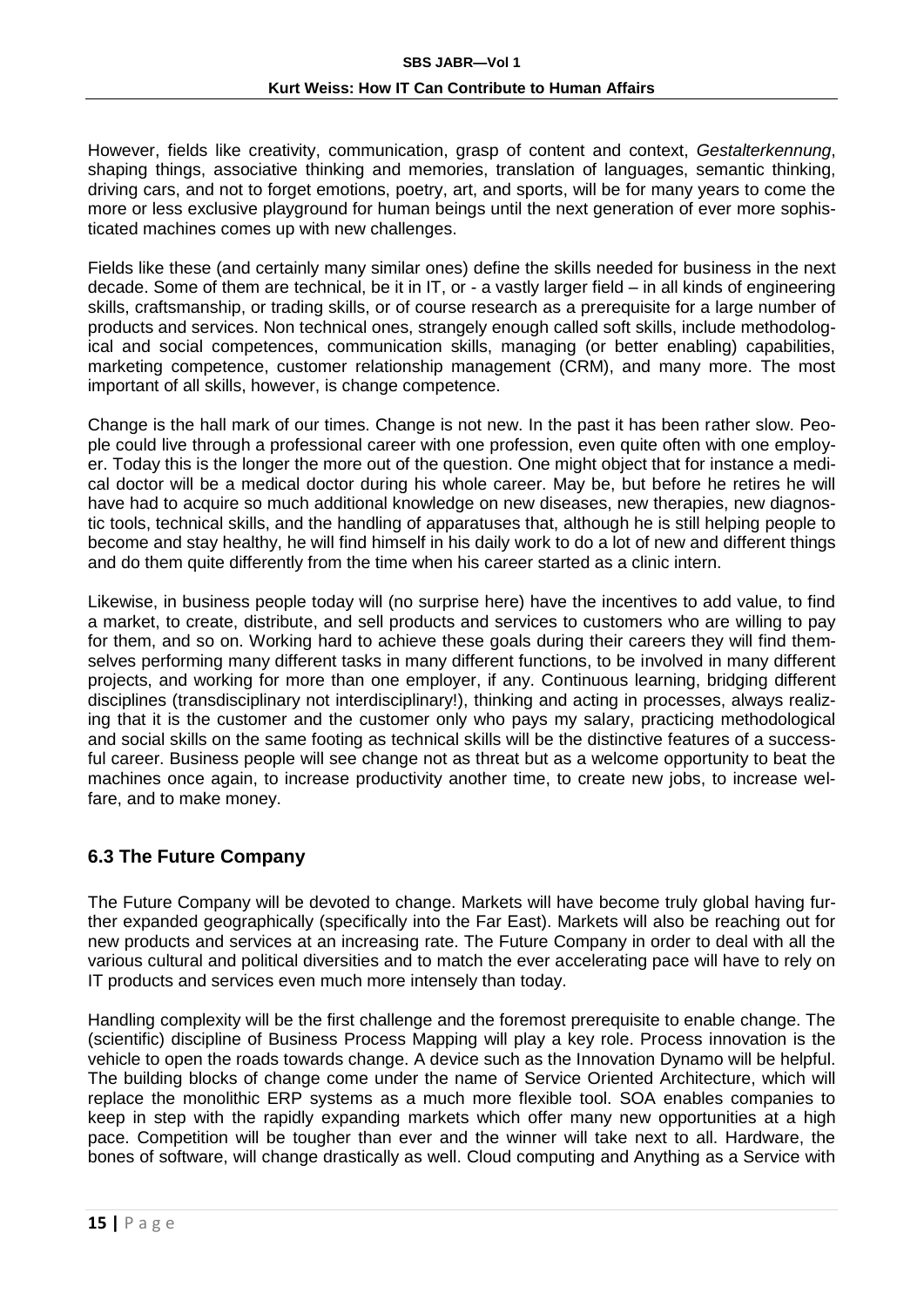a few geographically concentrated, secure sites where everything is technically run are the new scenario. IT-departments will shrink or vanish altogether.

Finally, the quintessence which distinguishes your business from your competitors is the people staffing your company. To be successful they will find themselves in new professions or in new combinations of old ones, concentrating on skills which enable them to beat the computers. (Historically, quintessence the fifth element besides the four usual ones (earth, air, water and fire) which make up Plato's world, is the one that makes the difference in the medieval chemist's drugs market potential)

The Future Company happily married to an enormous variety of IT products and services will thrive on silent processes featuring the specific services which make up the company's Unique Selling Proposition (USP). They all will be linked to a node in the grid of the cloud driven by continuously learning people with appropriate technical, methodological, and social skills.

#### **6.4 The Future Happens. Even without you**

The future happens. Even without you. You better play the hand you are dealt. People are the heart of any company. So take good care of them. Give them every opportunity to learn and to dedicate themselves to what makes the gist of your company.

Finally, remember Alice meeting the Red Queen [38]. They together run faster and faster only to end up were the race began. Whereupon Alice remarks *Well, in our country…you'd generally get to somewhere else - if you ran very fast for a long time as we've been doing. A slow sort of country!* the Queen replied. *Now, here, you see, it takes all the running you can do, to keep in the same place. If you want to get somewhere else, you must run at least twice as fast as that.* That is of course what business is all about.

### **7. Summary**

*IT is here to stay. The future happens. Even without you.*

Information technology is here to stay. Its impact on human affairs cannot be overestimated. Nor can the speed at which change happens.

Change in business is in full flight. Indeed, as already seen today, only those businesses survive that adapt carefully and fast to the possibilities and challenges IT presents. Interestingly enough, however, in Collins' important empirical analysis [50] of companies that made the transition from *Good to Great* based on *disciplined people, disciplined thought* and *disciplined action* there is no chapter on IT and IT does not even appear in the index, nor do computers. Now Collins, an eminent student of companies certainly did not overlook the role of IT. His analysis is to a large extent independent of the state of the art of the technical tools in the background. Or at least it was when *Good to Great* was published in 2001. However, what was background 10 years ago is now on its way to the frontispiece.

What has happened is that IT is no longer restricted to the role of an ever more efficient tool on the way from business decisions to the market. Effectiveness has become an important issue too. IT in business has made the transition from quantity to quality. The concepts relevant to the success and failure of companies depend in an essential way on IT developments and their application; a challenge to be addressed seriously if one does not want to be paralyzed by complexity, slowed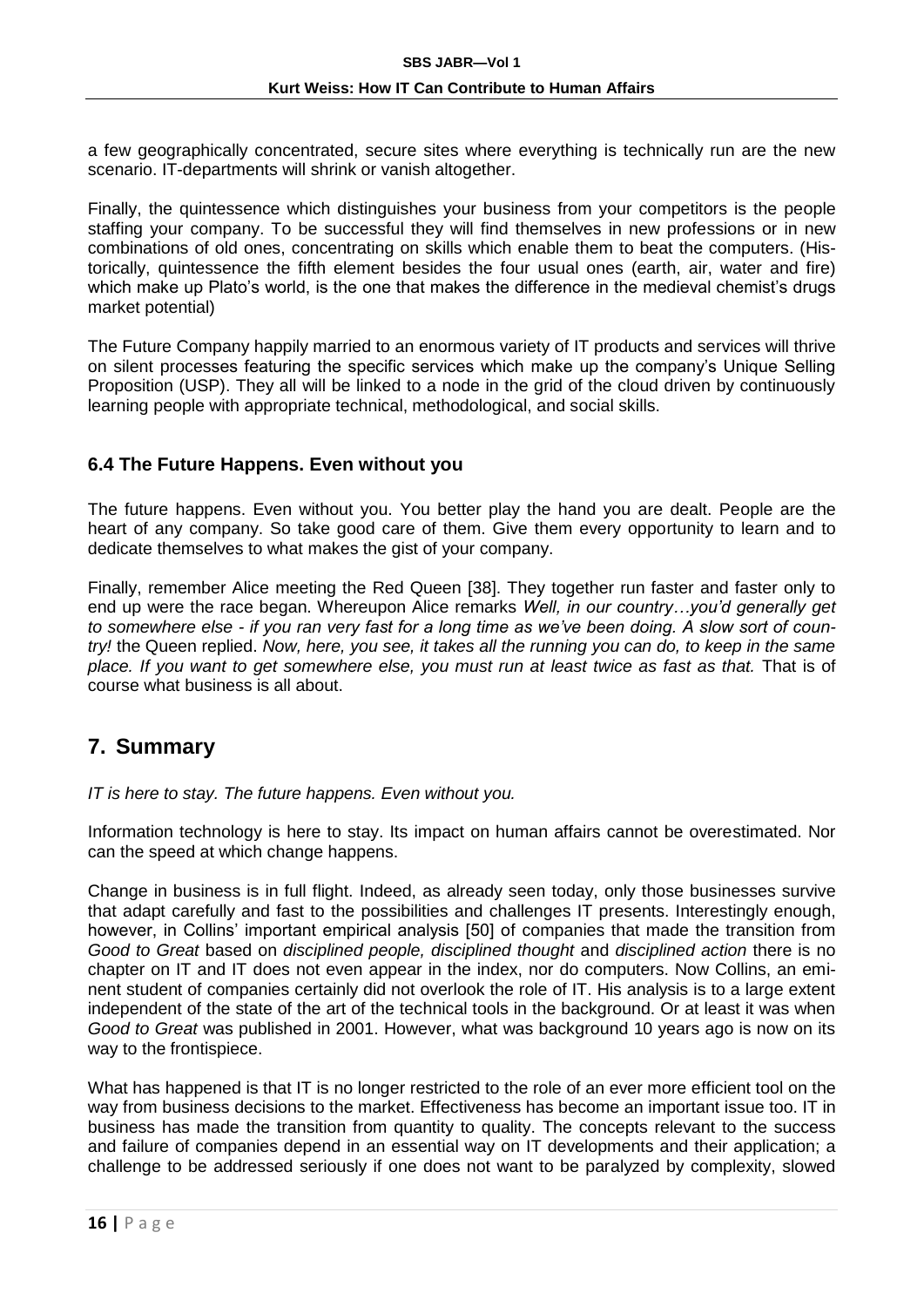down way behind competition by broken processes, or ruined by redundant management of maladapted resources.

Business is at the heart of society. It is its engine. No wonder then that the changes in business are reflected in society. Jobs formally in the hands of people have been transferred to machines for centuries. During the last decades, in addition, a lot of jobs have been taken away from the brains of people to machines. Hitherto useful knowledge and skills become obsolete, new ones are needed. People lose their jobs and new jobs are in demand for people able to execute them. The time scales at which the new challenges present themselves and those at which people acquire the skills needed to meet them are out of phase. Social unrest results. Again, this is not a new phenomenon. But, besides being faster than ever, for the first time in history it is global [53].

Another issue is communication. Willy-nilly we get to know practically everything happening on earth (and beyond) almost in real time as soon as CNN and other media get their cameras in position. Via Facebook we can link to a two digit percentage (and counting) of all people on earth instantly and talk about anything we like. With Wikipedia and Google we have instant access to much more facts or not so facts than we will ever be able to digest. What will come out of all this turmoil?

IT will help and so will learning. Learning is survival. In comparison with animals humans depend for a very long time on adults caring for them. The reason is simple. The young have to spend a large amount of their energy on learning [54]. Learning is even more than survival. Learning is a shear necessity to be able to participate and to thrive in a world full of machinery and sophistication. Learning alone does not suffice. Unlearning is what is asked for in addition. A difficult task again, aptly summarized by Max Planck who said that *new ideas do not win over old ones by convincing the advocates of the old ones, but because eventually they die out* [55].

IT will heavily affect the state as well. First of all, the state almost everywhere has a long way to go to streamline its administrative tasks. It is a fair guess that thinking in IT supported unbroken processes will eliminate most of the seemingly inevitable bureaucratic obstructions so typical for political organizations [56] (and many companies too) and that cost could be reduced by a consequential two digit percentage figure. Mainly cost of human resources of course, with the advantage that personnel, not needed any longer in redundant, completely useless, or even counterproductive functions, could be incited to learn and prepare themselves to go (back) into the nongovernmental world and engage in IT driven productive work in demanding jobs. The gross national product will be pleased and so will the citizens as the state could put the additional moneys to good use by financing education and training, public transport, medical services, communication, social networks for those who need them, culture, and much more. All of course supported by IT.

The state will also be challenged to legislate and put into effect the rules and laws arising with the necessity to fight abuses of IT connected with privacy issues, copyrights, patent violations, security, and downright criminal activities. Last but not least IT can help to keep states not only lean but also clean. IT supported checks are very efficient tools to detect among other misdemeanors cheating, corruption, or personal fraud in the grindings of large and complicated organizations such as the state.

### **8. Outlook**

*Prediction is very difficult, especially if it's about the future.*

Trade is what keeps the human species on the map. Its history is thoroughly documented [57] and shows that it underwent many changes through the millennia. Specifically, trade has accelerated at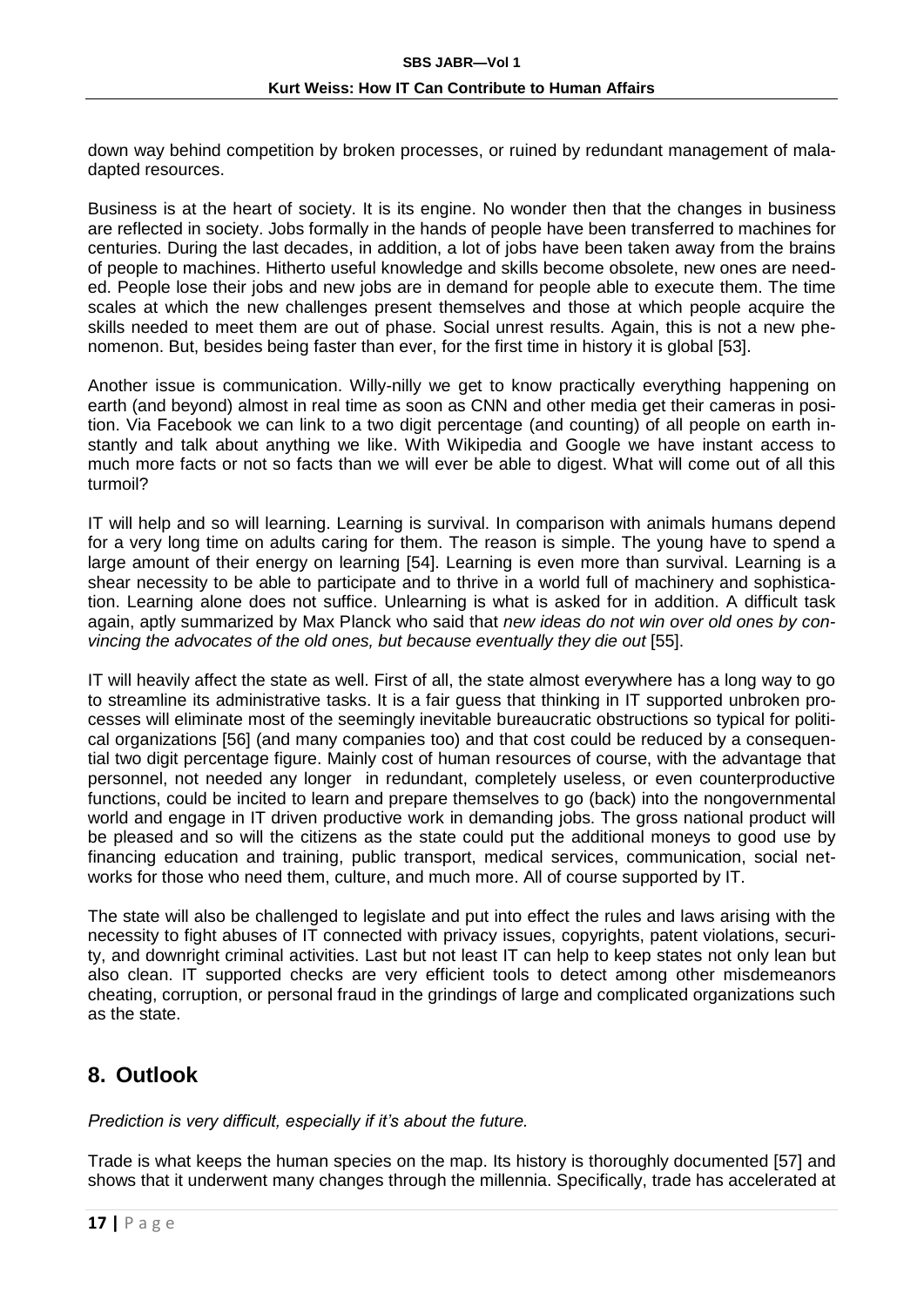an incredible pace. Taking agriculture and stock-farming as a benchmark the typical time scale is one year, for instance the time interval between sowing to harvesting or the time the next generation of cattle needs to get productive. Industry, averaged over its many different manifestations, by the long chalk is about twice as fast as measured, say, by the time it takes to launch a new product. Services, again based on some average, are about 10'000 times faster. It takes half an hour to get a haircut. IT is about an incredible factor of  $10^{15}$  times faster than growing crop as one nanosecond (10<sup>-9</sup> seconds) is the typical time scale for the physics of digital devices. Prefixes like Mega, Giga, have already reached everyday language while Tera  $(10^{12})$  is on its way. Peta  $(10^{15})$  is the next jump of orders of magnitude that will embellish our language. IT is Peta.

No wonder changes in almost every aspect of human affairs we have discussed are so imminent. No wonder IT's impact is so strong, and no wonder that the technical development of IT by far has out sped its practical applications [29]. And if ever the technical limitations will indeed turn out to be obstacles for further uses of IT in business, society, or learning new developments like optical computing, holographic memories, quantum computing, or even computing with the help of large molecules like DNA are already on the scientists workbenches. The challenge we face is to make better use of the possibilities today's IT has ready for us and to avoid its threats.

We spend billions of dollars to understand the universe and much more, certainly in the Tera range, in wars at a terrible prize of human suffering. Why not profit from IT's Peta potential to lessen the impact of conflicts, to learn more about the universe and all the other great scientific mysteries, to promote the arts and humanities, and at long last to acquire a better understanding of the conditions of a stable society, a working economy, and peace? .

### **9. Acknowledgements**

It is a pleasure to thank my colleagues Matthias Kaster, Francis Kurz, Margarete Nuber, Estelle Schiltknecht, Andreas Spiess, Werner Wehrli, and Alexander Weiss for discussions, criticisms, and helpful comments.

# **10. References and Notes**

- [1] Adrian Cho, Science July 24, 2009 p 406-408
- [2] Scientific American Vol. 300, January 2008 (Special Issue)
- [3] [http://en.wikipedia.org/wiki/List\\_of\\_extinct\\_animals](http://en.wikipedia.org/wiki/List_of_extinct_animals)
- [4] Alexander S. *Bradley: Expanding the Limits of Life.* Scientific American Vol. 301 2009, December p 38- 43;<http://pubs.usgs.gov/gip/dynamic/exploring.htm>
- [5] Der Spiegel 6/2011 p 108
- [6] Carina Hoorn: *The Birth of the Mighty Amazon*. Scientific American Vol. 294 2006, May p 40-47

[7] New Scientist December 8, 2010

[8] Walter Heitler: Der Mensch und die naturwissenschaftliche Erkenntnis, Viehweg & Sohn Braunschweig, 1961

- [9]<http://humanorigins.si.edu/evidence/human-fossils/species/homo-erectus>
- [10] Hölldobler, Bert/ Wilson, Edward O.: *The Ants*. Springer, Heidelberg 1990, ISBN 3-540-52092-9.
- [11] von Frisch Karl: *Über die 'Sprache' der Bienen. Eine tierpsychologische Untersuchung.* In: Zoologische Jahrbücher (Physiologie) 40, 1–186 (1923)
- [12] Daniel Kahneman: Thinking Fast and Slow, Pinguin 2012.
- [13] Misner Charles W., Thorne Kip S., Wheeler John Archibald: *Gravitation.* Freeman and Company San Francisco ISBN 0-7167-0334-3 p (v)

[14] e.g. Konrad Zuse, Friedrich L. Bauer und H. Zemanek: *Der Computer – Mein Lebenswerk: 100 Jahre Zuse*, Springer Berlin (2010) ISBN 978-2-642-1295-4

[15] *Real Time; A Tribute to Hasso Plattner* Wiley Publishing Inc. 2004 ISBN 0-7645-7108-7